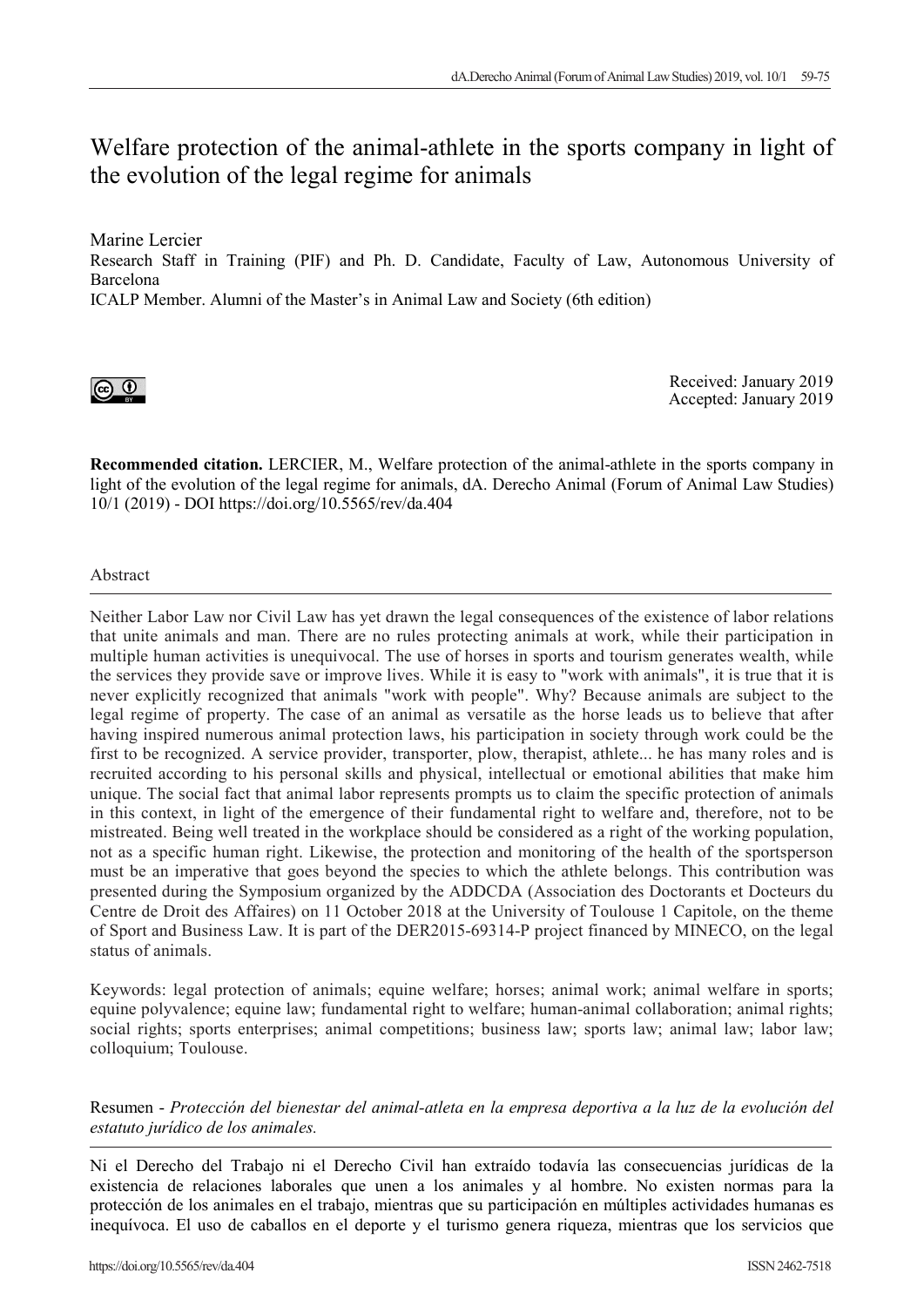prestan salvan o mejoran vidas. Si bien es fácil "trabajar con animales", es cierto que nunca se reconoce explícitamente que los animales "trabajan con personas". ¿Por qué? Porque los animales están sujetos al régimen jurídico de la propiedad. El caso de un animal tan versátil como el caballo, nos lleva a asumir que después de haber inspirado numerosas leyes de protección animal, su participación en la sociedad a través del trabajo podría ser la primera en ser reconocida. Prestador de servicios, transportista, arador, terapeuta, deportista... desempeña muchos papeles y es reclutado de acuerdo a sus competencias personales y habilidades físicas o intelectuales que lo hacen único. El hecho social que representa el trabajo animal nos lleva a reivindicar la protección específica de los animales en este contexto, debido a la emergencia de su derecho fundamental al bienestar y, por eso, a no ser maltratado. Ser bien tratado en el trabajo es un derecho de la población trabajadora, no un derecho humano específico. Análogamente, la protección y vigilancia de la salud del deportista debe ser un imperativo que vaya más allá de la especie a la que pertenece el deportista. Esta ponencia fue presentada en el Coloquio organizado por la ADDCDA (Association des Doctorants et Docteurs du Centre de Droit des Affaires) el 11 de octubre de 2018 en la Universidad de Toulouse 1 Capitole, sobre el tema del Deporte y el Derecho Empresarial. Se enmarca en el proyecto DER2015-69314-P financiado por el MINECO, sobre el estatuto jurídico de los animales.

Palabras clave: protección jurídica de los animales; bienestar equino; caballos; trabajo animal; bienestar de los animales en el deporte; polivalencia equina; derecho equino; derecho fundamental al bienestar; colaboración humano-animal; derechos de los animales; derechos sociales; empresas deportivas; competiciones con animales; derecho empresarial; derecho del deporte; derecho animal; derecho laboral; coloquio; Toulouse.

#### **Summary**

Abstract Resumen Introduction 1. Animal law and animal welfare 2. Animal welfare and profit in the sports industry 3. Animal protection in the French sports industry 4. The legal status of animals in the French sports business Conclusion Bibliography

#### **Introduction**

 $\overline{a}$ 

The betting on horse races generates around  $\epsilon$ [1](#page-1-0)0 billion in revenue each year<sup>1</sup>. The participation of non-human athletes in the company's lucrative activity raises important questions, including financial ones, because the animal factor is missing from the equation. As a gathering of the rules applicable to animals, Animal Law is likely to cover both sporting and entrepreneurial matters, bearing in mind that the organization and conduct of sports events are subject to the regulations of federations at the international, European and national levels. In addition to the application of protection standards based on the animal athlete's special vulnerability, and in view of the increased risk of doping, the animal's key contribution calls for a reform of its legal status and the promotion of the reallocation of a percentage of the profits generated by the sports industry using animals to their protection.

Animals used for economic purposes in the context of sporting activities would fall within the category of the company's non-human assets and would benefit from the special protection of the legal regime of sportspersons. Rights arising from their participation in a human activity would be recognized,

<span id="page-1-0"></span><sup>&</sup>lt;sup>1</sup> According to PMU activity data collected by the Gaming Observatory over the period 2007-2017.

Observatoire des jeux (2018). Données d'activité Pari Mutuel Urbain (PMU). [Online] Le portail des ministères économiques et financiers, available at:<https://www.economie.gouv.fr/observatoire-des-jeux/donnees-dactivite-pari-mutuel-urbain-pmu>[Accessed 10 Dec. 2018].

Derecho Animal. Forum of Animal Law Studies, vol. 10/1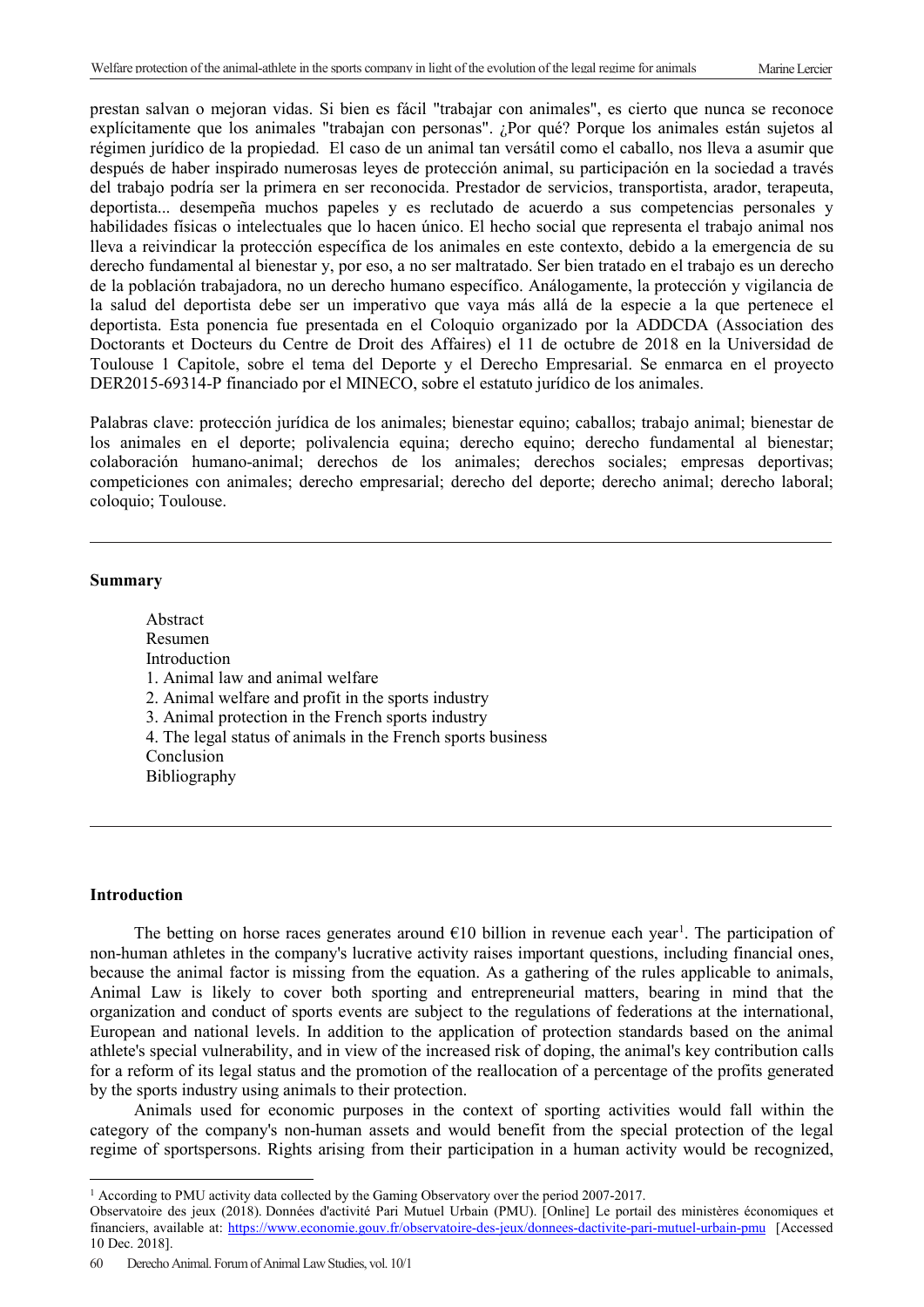such as the right to subsistence, health and dignified retirement, the embryos of an Animal Labor Law based on the central notion of a fundamental right to welfare. Combining Business Law, Labor Law, Sports Law, and Animal Law, 'Equine Law'[2](#page-2-0) will be our thread, the legal framework for the use of horses in sporting events being the most complete to this date<sup>[3](#page-2-1)</sup>. The aim is to demonstrate animals' legitimate claim to worker status when a link of subordination unites them to man, including the non-human athlete, and the timeliness to grant legal personhood at least to domestic animals in France, a prerequisite for the exercise of any animal right in their participation in human activities.

## 1. **Animal Law and Animal Welfare**

The importance of animals in society is reflected in their consideration by the Law. Claims have emerged in response to a rise in information about the animal condition, in the context of growing compassion due to scientific discoveries, which have brought man back to Nature and the Earth. Understanding that animal life is conscious is the basis for building a legal system for the welfare of animals under human control.

## **1.1 Animal Law**

 $\overline{a}$ 

At both the European and international level, there are no binding standards governing the use of animals in sports, although the animal health regulations governing the movement of animals in the European Union and the obligation to identify and register domestic animals are of general application. To date, there is still no international agreement of general scope for the protection of animal welfare or specific agreement for the protection of animals in the practice of sport or at the time of their use in the workplace.

In France, the first Animal Code, published in 2018 by LexisNexis under the direction of Dr. Marguénaud and in partnership with the French renowned Foundation '30 Millions d'Amis', is a collection of all the animal-related regulations, over 1000 pages containing the provisions from 7 official codes and the most relevant case law<sup>[4](#page-2-2)</sup>. Three main rules are worth emphasizing: animals recognized as living beings endowed with sentience (L515-14 of the French Civil Code); the sanction of serious abuse and acts of cruelty (2 years' imprisonment and a fine of  $\epsilon$ 30,000, L[5](#page-2-3)21-1 of the French Criminal Code<sup>5</sup>); and the obligation to keep domestic animals in conditions that are consistent with the biological requirements of their species, because of their sentient nature (L214-1 of the French Rural Code).

In France, legal disputes in the field of Equine Law abound particularly in sales law and could be prompted to change their legal basis for two reasons. On the one hand, if the necessary consequences are drawn from the extraction of animals from the category of things covered by such regulations<sup>[6](#page-2-4)</sup>, the application of any such rules should be excluded. On the other hand, a 'tailor-made' and special regime governing the sale of domestic animals, although imperfect, exists and shall thus prevail. Despite that, legal guarantee of conformity<sup>7</sup> and guarantee against hidden defects<sup>[8](#page-2-0)</sup>, that are characteristic of trade in goods, are

<https://www.legifrance.gouv.fr/affichCode.do?cidTexte=LEGITEXT000006071318> [Accessed 10 Dec. 2018].

<https://pro.letrot.com/siteletrotws/publication?type=CODECOURSE> [Accessed 10 Dec. 2018].

<span id="page-2-0"></span> $2$  Equine law could be defined as the grouping of all the rules of law that apply specifically to equestrian activities, whether for leisure or for profit, and more generally as the set of rules that govern the use of equine animals by humans in society.

<span id="page-2-1"></span><sup>&</sup>lt;sup>3</sup> In a non-exhaustive manner, the author refers to the standards of the French Sport Code and those contained within the French Codes of Trot and Gallop Races, but also the regulations contained within European horse races Codes; the provisions contained within the agreements of the European Trot Federation (UET) and the International Trot Racing Agreement; the regulations of the International Equestrian Federation (FEI) and its national federations; as they offer the most advanced framework for the protection of animals used in sport.

Code du Sport, Consolidated version as of November 30, 2018. Version as in force on December 10, 2018, available at:

Bulletin de la Société d'Encouragement à l'Élevage du Cheval Français. (2018) Règlement de la Société d'Encouragement à l'Élevage du Cheval Français formant le Code des Courses au Trot. Le Trot, available at :

France Galop. (2018) Code des Courses au Galop, available at: <http://www.france-galop.com/sites/default/files/18code09c.pdf> [Accessed 10 Dec. 2018].

<span id="page-2-2"></span><sup>&</sup>lt;sup>4</sup> Code de l'animal, Sous la direction de J.P. Marguénaud et de J. Leroy, LexisNexis, 1re édition, 2018, ISBN : 978-2-7110-2653-1, 1058p

<span id="page-2-3"></span><sup>5</sup> Code Pénal. Consolidated version as of November 25, 2018. Version as in force on December 10, 2018, available at: <https://www.legifrance.gouv.fr/affichCode.do?cidTexte=LEGITEXT000006070719> [Accessed 10 Dec. 2018].

<span id="page-2-4"></span><sup>&</sup>lt;sup>6</sup> As, according to Article 1582 of the French Civil Code, 'The sale is an agreement by which one undertakes to deliver a thing, and the other to pay for it.'

Code civil. Consolidated version as of October 1, 2018. Version as in force on December 10, 2018, available at: <https://www.legifrance.gouv.fr/affichCode.do?cidTexte=LEGITEXT000006070721> [Accessed 10 Dec. 2018].

<span id="page-2-5"></span><sup>7</sup> According to Article L217-4 of the French Consumer Code, 'The seller delivers a good in conformity with the contract and is liable for any lack of conformity existing at the time of delivery. He shall also be liable for defects in conformity resulting from packaging, assembly instructions or installation where the latter has been charged to him by the contract or has been carried out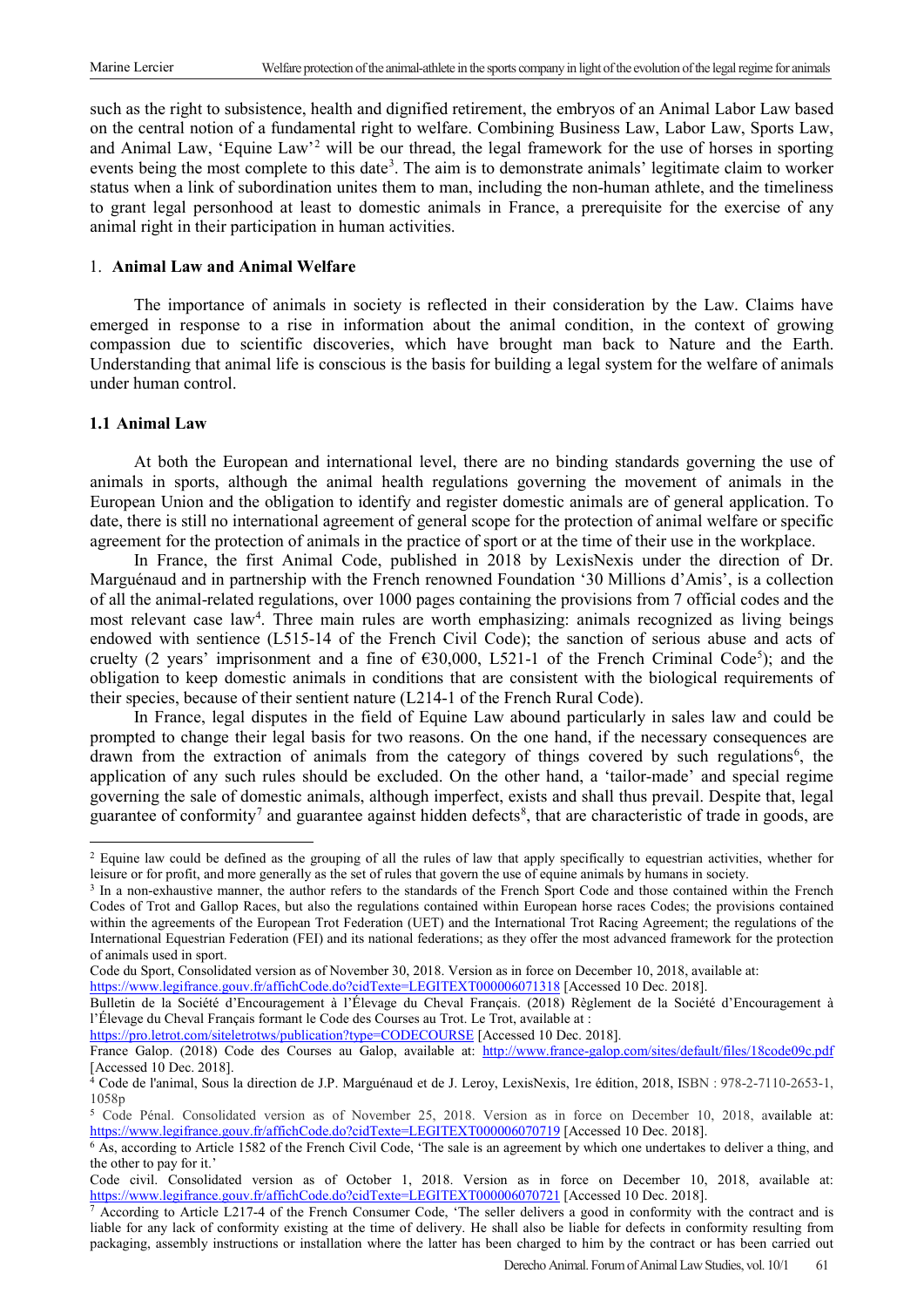regularly invoked in place of that of a critical flaw as required by Article L213-1 of the French Rural Code concerning the action in guarantee in sales or trade in domestic animals. This constitutes an anomaly.

## **1.2 The welfare of animals used in human activities**

The World Organization for Animal Health (OIE) offers a basic definition of animal welfare<sup>[9](#page-3-0)</sup>, while scientific discoveries are flourishing to highlight the concepts of 'Umwelt' and 'Innenwelt' developed by Jakob von Uexküll, designating the world outside to and within the animal<sup>10</sup>, according to which, to understand animals, one must not see things in them but subjects.

Welfare involves not only physical well-being but also mental well-being. Obstacles to welfare may consist of pain, stress, fear, deprivation, distress; the frequency, duration, and intensity of these sensations will determine the impact on the animal. Welfare is subjective, as each animal is unique - it is felt by the individual - and varies according to his or her character and personal preferences. To go beyond the physical protection of the animal to encompass its emotional state is to make the fundamental difference between the mere survival and the quality of life of the animal.

It has, therefore, become necessary to protect the physical and psychological integrity of domestic animals used by humans<sup>[11](#page-3-2)</sup>, at last, recognized as living beings endowed with sentience, no longer as machines equipped with mechanical reflexes. Welfare, in fact, plays a key role in athletic performance, to such an extent that beyond the ethical and legal foundations of its promotion, sports companies have a financial interest in optimizing it.

### **1.3 The welfare of racehorses**

There is extensive research in equine welfare to inform the formulation of guidelines and standards, due to the historical prevalence of horse use by man and equine versatility. Horses, due to their selection and natural predisposition as a 'prey' species, are very sensitive to stress<sup>12</sup>. Beyond its unpleasant nature, stress is harmful to the immune system and weakens the animal that is subjected to it. Domestic horses are subject to chronic, potentially work-related stress, which can cause many behavioral disorders. Depression in horses has even been systematized by a team of researchers as the 'animal model of depression'<sup>13</sup>.

Horses are brought into training very early, in order to select the very best and bring them to the highest level. Overtraining syndrome has been described in athletes since the 1970s as a 'performance degradation in spite of continued training'[14](#page-3-5). Once this state of exhaustion has been reached, a decrease in the training load becomes ineffective, and only a total and long rest can allow the athlete, human or animal, to recover<sup>15</sup>. In order not to compromise either their welfare or their career by underperforming, this must be

 $\overline{a}$ 

<span id="page-3-1"></span><sup>10</sup> VON UEXKÜLL J.., Mondes animaux et monde humain, suivi de Théorie de la signification (Paris 1965)

under his responsibility.'

Code de la Consommation, Consolidated version as of November 25, 2018, available at: <https://www.legifrance.gouv.fr/affichCode.do?cidTexte=LEGITEXT000006069565> [Accessed 10 Dec. 2018].

<sup>&</sup>lt;sup>8</sup> According to Article 1641 of the French Civil Code, 'The seller is bound by the warranty on account of hidden defects in the thing sold which make it unfit for the use for which it is intended, or which reduce this use so much that the buyer would not have acquired it, or would have given only a lower price, if he had known them.'

<span id="page-3-0"></span><sup>9</sup> According to the OIE Terrestrial Code, animal welfare 'refers to the physical and mental condition of an animal in relation to the conditions in which it lives and dies.'

It refers to the five main principles set out by the Farm Animal Welfare Council (FAWC): do not suffer from hunger and thirst; do not suffer from physical and thermal stress; be free from pain, injury and disease; have the opportunity to express the normal behavior of one's species; do not experience fear and distress.

World Organization for Animal Health (OIE). Terrestrial Animal Health Code, Twenty-seventh Edition, 2018, Volume I, ISBN 978- 92-95108-61-5, available at[: http://www.oie.int/en/standard-setting/terrestrial-code/access-online/](http://www.oie.int/en/standard-setting/terrestrial-code/access-online/) [Accessed 10 Dec. 2018].

<span id="page-3-2"></span><sup>&</sup>lt;sup>11</sup> Let us remember wild animals remain excluded from this protection, despite their legal status as sentient beings derived from Article L515-14 of the French Civil Code.

<span id="page-3-3"></span><sup>&</sup>lt;sup>12</sup> The stress of these horses has several sources: cold or heat, light or darkness, social isolation or the introduction of a new individual into the group, a new diet or even the anticipation of events that can be aversive, such as a race. All changes, especially if they are sudden and unpredictable, can disturb the horse, especially if they are repeated and create the impression that it does not control its environment and is in a vulnerable situation because it cannot escape the perception of danger, which is very destabilizing for a 'prey' species.

<span id="page-3-4"></span><sup>&</sup>lt;sup>13</sup> FUREIX C. et al., Investigating anhedonia in a non-conventional species: Do some riding horses Equus caballus display symptoms of depression?, in Applied Animal Behaviour Science 162 (2015) 26-36

FUREIX C., JEGO P., HENRY S., LANSADE L., HAUSBERGER M., Towards an Ethological Animal Model of Depression? A Study on Horses, in PLoS ONE 7(6) (2012) [https://doi:10.1371/journal.pone.0039280\[](https://doi:10.1371/journal.pone.0039280)Accessed 10 Dec. 2018].

<span id="page-3-5"></span><sup>14</sup> LE GAL, S., Surentraînement du cheval: quel peut être l'apport du suivi de la leptinémie? Thèse d'exercice, Médecine vétérinaire, Ecole Nationale Vétérinaire de Toulouse - ENVT (2012) p12

<span id="page-3-6"></span><sup>62</sup> Derecho Animal. Forum of Animal Law Studies, vol. 10/1 <sup>15</sup> This condition consists of a feeling of fatigue and a decrease in performance, accompanied by physiological and psychological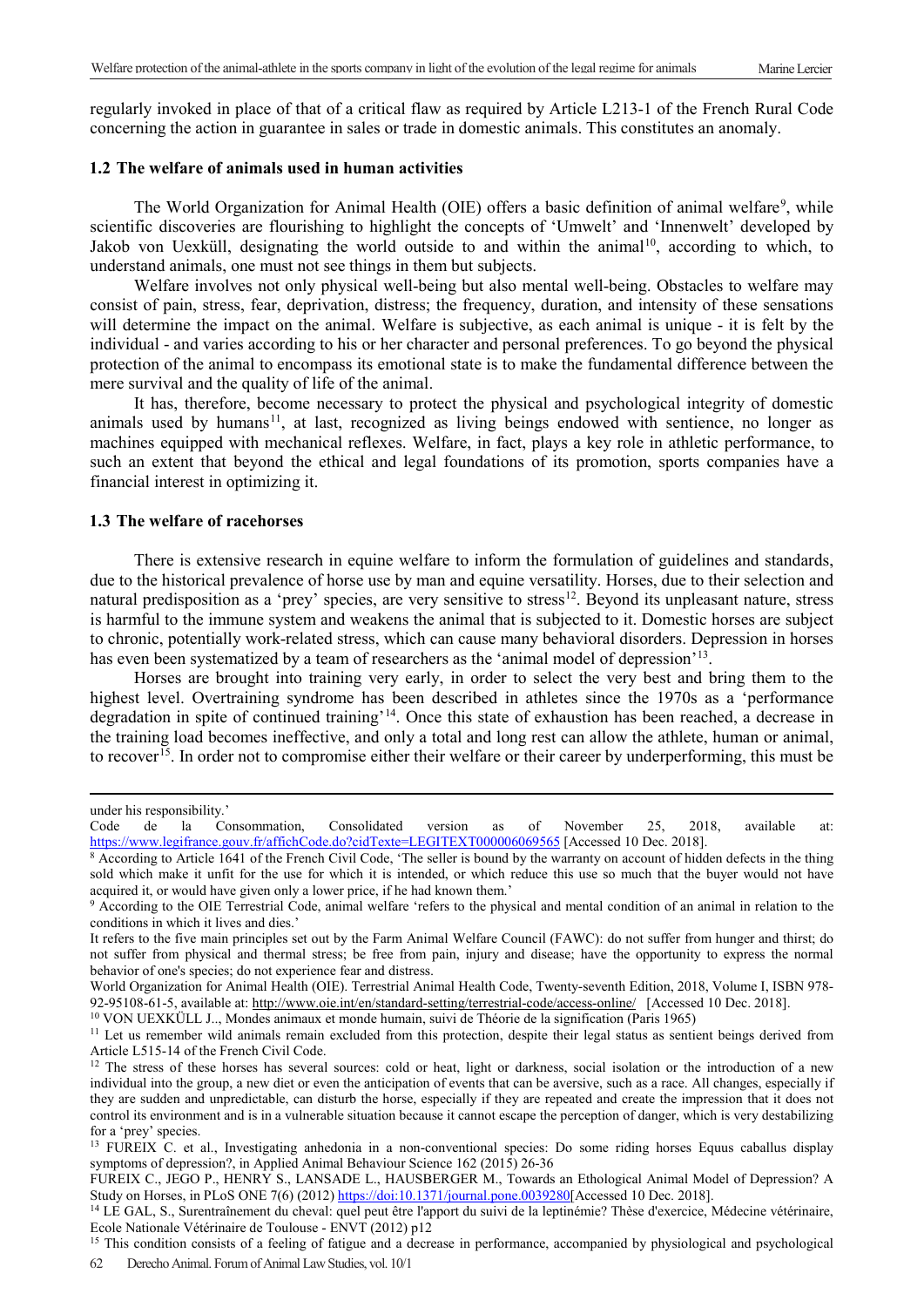avoided by managing time and workload in a way that respects the animal's physical and psychological limits.

The quality of handling and interaction with humans from an early age is crucial throughout the animal's life. Force and violence are to be avoided, beyond their dubious morality, as these assaults have such dire effects on the animal's quality of life and on the quality of its relationship with humans, which is then based on fear.

Professional education requires particular attention, given the risk that inexperienced or unsupervised staff may resort to violence and intimidation, punish or take revenge on the animal, use equipment and methods that are increasingly burdensome and painful for the animal and cause unjustified suffering. The majority of obstacles to the welfare of domestic animals are imputable to the people in charge of ensuring their welfare and can be easily corrected.

## **2. Animal welfare and profit in the sports industry**

From the Latin '*stringere*', stress must be tackled in animals in the sports business, because, etymologically, it 'makes them stiff', which cannot be profitable. However, research on the welfare of animals that work and the stress that this can cause them remains desperately blank.

### **2.1 Animal welfare and athletic performance**

The quality of the athlete's performance is tied, in addition to the obvious relevance of an optimal physical condition, to his or her 'mental'. Many studies have pointed out the negative effects of psychological distress on the performance of the animal in competition, and the positive effects of improving the animal's well-being. Welfare comes as a prerequisite for the development of the athlete's full potential, for which the company has 'chosen' him or her<sup>16</sup>, and therefore a guarantee of profitability.

These two ambitions, welfare and profit, are not irreconcilable. On the contrary, they are interdependent in the sports business, for which investing in animal welfare provides a competitive advantage. Although it is difficult to quantify the benefits of animal welfare on the sports company's financial result, the costs of malaise are very clear: accidents, injuries, diseases, veterinary expenses, breaks, underperformance... or even the end of the promising athlete's career. All this has a negative price for the company.

# **2.2 Animal welfare and Corporate Social Responsibility (CSR)**

The change in the legal status of animals is expected to affect the regulation of sports companies that use animals. In France, professionals in the horse industry signed the Charter for Equine Welfare in 2016, applicable to all equines regardless of their use and age and based on 8 fundamental principles<sup>17</sup>. Not only is it important to respect the biological needs and natural behaviors of the animal, fundamental to ensure its welfare; the horse must be comfortable in both mind and body. However, the living conditions of these animals are all too often still characterized by retrograde habits and lack of ethological knowledge that hinder their welfare and performance, such as solitude, inadequate nutrition, lack of space and confinement in the box.

How can these ethical concerns be integrated into economic activity? This is what the concept of Corporate Social Responsibility (CSR) seeks to address. The idea came from the work of American managers in the 1950s<sup>18</sup>, according to which if companies also focus on the impact they have on society, they will derive a benefit.

In the present case, beyond enhancing the animal's performance by improving its welfare, which would encourage the company to change its behavior in this direction, the very survival of any sporting

changes, resulting from an imbalance between work and fatigue, training and rest, which prevents the body from recovering.

LE GAL, S., Surentraînement du cheval: quel peut être l'apport du suivi de la leptinémie? Thèse d'exercice, Médecine vétérinaire, Ecole Nationale Vétérinaire de Toulouse - ENVT (2012) p13

It is mainly manifested by a decrease in the time during which the horse can maintain his effort, by weight loss and by a change in behavior (irritability, reluctance to work, disobedience, bites.

TYLER-MCGOWAN C. M., GOLLAND L. C., EVANS D. L., HODGSON D. R., ROSE R. J., Hematological and biochemical responses to training and overtraining, in Equine Veterinarian Journal 30 (1999) 621-625.

<span id="page-4-0"></span><sup>&</sup>lt;sup>16</sup> Or at least, the 'owner' who entrusts it to the coach when the latter has not intervened in this choice. <sup>17</sup> French Charter for Equine Welfare, signed in Paris on 4 March 2016, available at:

<span id="page-4-1"></span>

<http://www.lafranceagricole.fr/r/Publie/FA/p1/Infographies/Web/2016-03-07/CharteEquins.pdf> [Accessed 10 Dec. 2018].

<span id="page-4-2"></span><sup>&</sup>lt;sup>18</sup> BOWEN H., Social Responsibilities of the Businessman (New York 1953).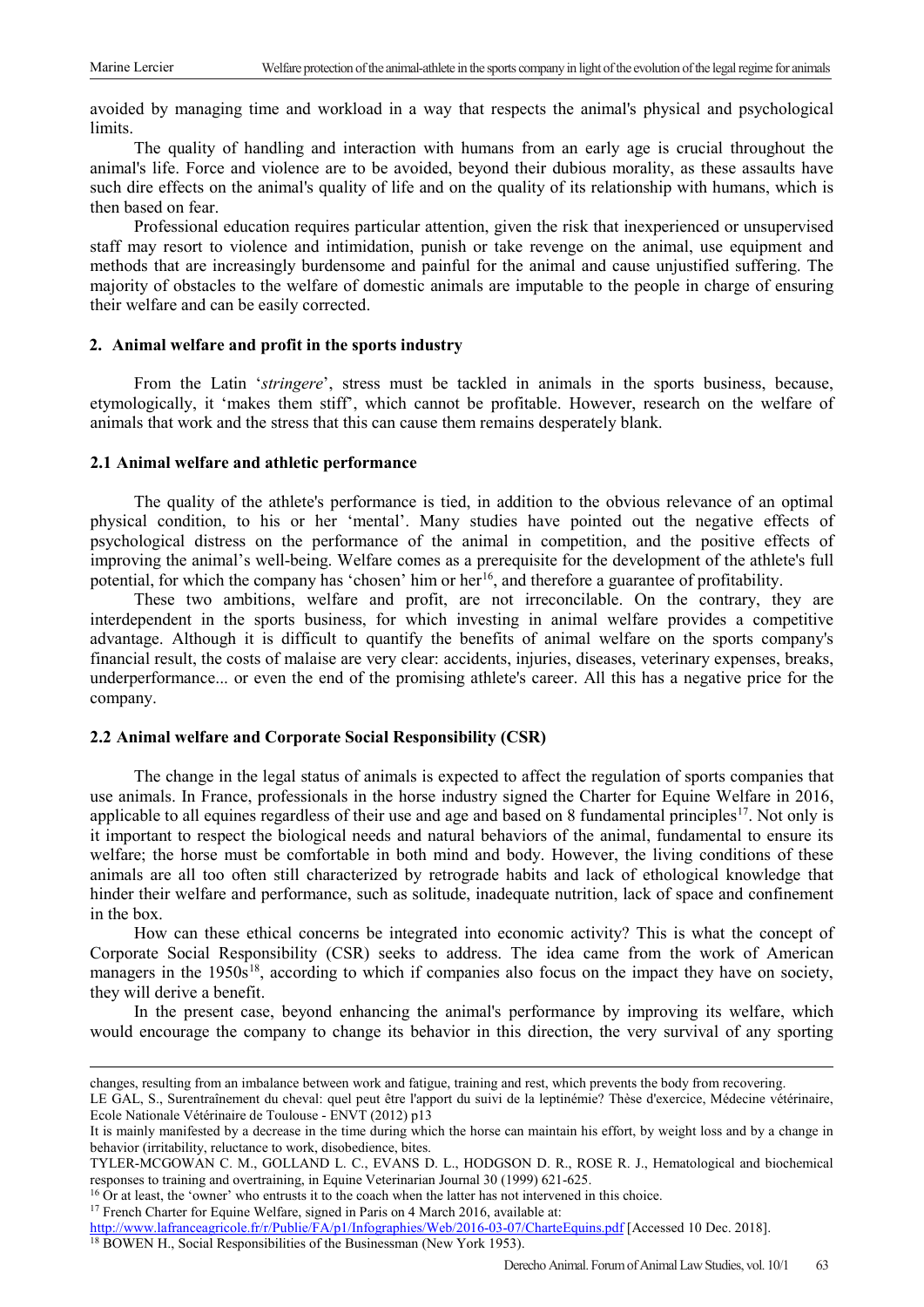activity involving the participation of animals is decisive in the decision to pursue welfare. Indeed, the use of animals will be accepted as long as the welfare of these animals is deemed acceptable. Without such approval of society, sports businesses that use animals for the competition will disappear.

In the case of the French horse racing industry, due to the provenance of the revenues – horse racing bets - the endorsement of the spectators who finance the industry is inescapable. As the stables are collectively dependent on this supply to the economic circuit through betting, it is up to the mother societies (SECF and France Galop) to carry out a comprehensive strategy of social responsibility.

ISO[19,](#page-5-0) which publishes guides for businesses to assist them in developing their strategy, has not yet issued any such guidance on animal welfare. More research is needed to inform and advise the improvement of animal welfare in the sports business, which entails the acceptance of animal work as a social fact. Yet, the topic of animal welfare has already taken over the fields of food<sup>[20](#page-5-1)</sup> and fashion<sup>21</sup>.

#### **2.3 Welfare in the law**

The notion of welfare is enshrined in international human rights instruments designed both to promote them and to protect them. The cornerstone of this conception is found in Article 25 (1) of the Universal Declaration of Human Rights, according to which:

*Everyone has the right to a standard of living adequate for the health and well-being of himself and of his family, including food, clothing, housing and medical care and necessary social services, and the right to security in the event of unemployment, sickness, disability, widowhood, old age or other lack of livelihood in circumstances beyond his control.*[22.](#page-5-3)

Welfare is obviously the legally safeguarded item within this system. Comparing this provision to the standards encompassing the '5 fundamental freedoms' of animals identified by the FAWC<sup>[23](#page-5-4)</sup>, we note a twin-track approach to the protection of basic needs for housing, food, thermal comfort, health and shelter from physical and psychological harm, precisely because it threatens the welfare of any sentient living being.

Only a short step forward remains to be taken to predict the escalation of the weight given to the legally protected interest of welfare, to the point of assuming that there is not much time left before its admission as an animal right claim to go beyond man's simple duty in his relationship with the animal.

#### **3. Animal protection in the French sports industry**

The extraordinary destiny of some must not be used as an overarching example to lose sight of the need to protect animal athletes at all stages of their careers, from their selection to their conclusion. Barriers are set so that the race for profit does not have negative outcomes for the animals involved $24$ . Particular attention must be paid to giving the animal used in sports the right not to be a champion owing to the precariousness of such an athlete's situation.

#### **3.1 The protection of domestic animals from abusive human use**

[https://www.30millionsdamis.fr/actualites/article/14462-gb-burberry-renonce-a-la-fourrure-et-a-la-destruction-des-invendus/.](https://www.30millionsdamis.fr/actualites/article/14462-gb-burberry-renonce-a-la-fourrure-et-a-la-destruction-des-invendus/) [Accessed 10 Dec. 2018].

<span id="page-5-3"></span> $22$  The United Nations. (1948). Universal Declaration of Human Rights, available at:

Se[e http://webarchive.nationalarchives.gov.uk/20121010012427/http://www.fawc.org.uk/freedoms.htm](http://webarchive.nationalarchives.gov.uk/20121010012427/http:/www.fawc.org.uk/freedoms.htm) [Accessed 10 Dec. 2018].

<span id="page-5-5"></span><sup>24</sup> Such as minimum age to avoid harming the young's growth and development, maximum age for participation in competitions, respect of the athlete's physiological rhythms and the prohibition of abusive use.

 $\overline{a}$ <sup>19</sup> The International Organization for Standardization (ISO). See ISO 26000, Social Responsibility, available at

<span id="page-5-0"></span><https://www.iso.org/fr/iso-26000-social-responsibility.html> [Accessed 10 Dec. 2018].

<span id="page-5-1"></span><sup>&</sup>lt;sup>20</sup> Elior Group, for example, has included animal welfare as a priority in its CSR strategy, the 'Positive Foodprint Plan', in partnership with CIWF and inspired in particular by the 5 freedoms proposed by FAWC, with the objective of eliminating cage eggs by 2025.

Se[e https://www.eliorgroup.com/fr/elior-group-positive-foodprint-plan](https://www.eliorgroup.com/fr/elior-group-positive-foodprint-plan) [Accessed 10 Dec. 2018].

<span id="page-5-2"></span><sup>&</sup>lt;sup>21</sup> The fashion industry is the scene of a growing voluntary phase-out of the use of animal fur. Burberry is one of the latest. See 'GB: Burberry renounces fur and the destruction of unsold goods', Fondation 30 Millions d'Amis, 6 September 2018, available at:

London Fashion Week, from 14 to 18 September 2018, paraded without animal fur. See 'La Fashion Week de Londres défilera sans fourrure cette année', Madmoizelle, 10 September 2018, available at:

<http://www.madmoizelle.com/fashion-week-londres-sans-fourrure-952242> [Accessed 10 Dec. 2018].

[http://www.un.org/en/udhrbook/pdf/udhr\\_booklet\\_en\\_web.pdf](http://www.un.org/en/udhrbook/pdf/udhr_booklet_en_web.pdf) [Accessed 10 Dec. 2018].

<span id="page-5-4"></span><sup>&</sup>lt;sup>23</sup> Farm Animal Welfare Council (FAWC), created in 1979 as a result of the Brambell report published in December 1965 (HMSO London, ISBN 0 10 850286 4) and developing the concept of the 5 freedoms outlined in the Brambell report.

<sup>64</sup> Derecho Animal. Forum of Animal Law Studies, vol. 10/1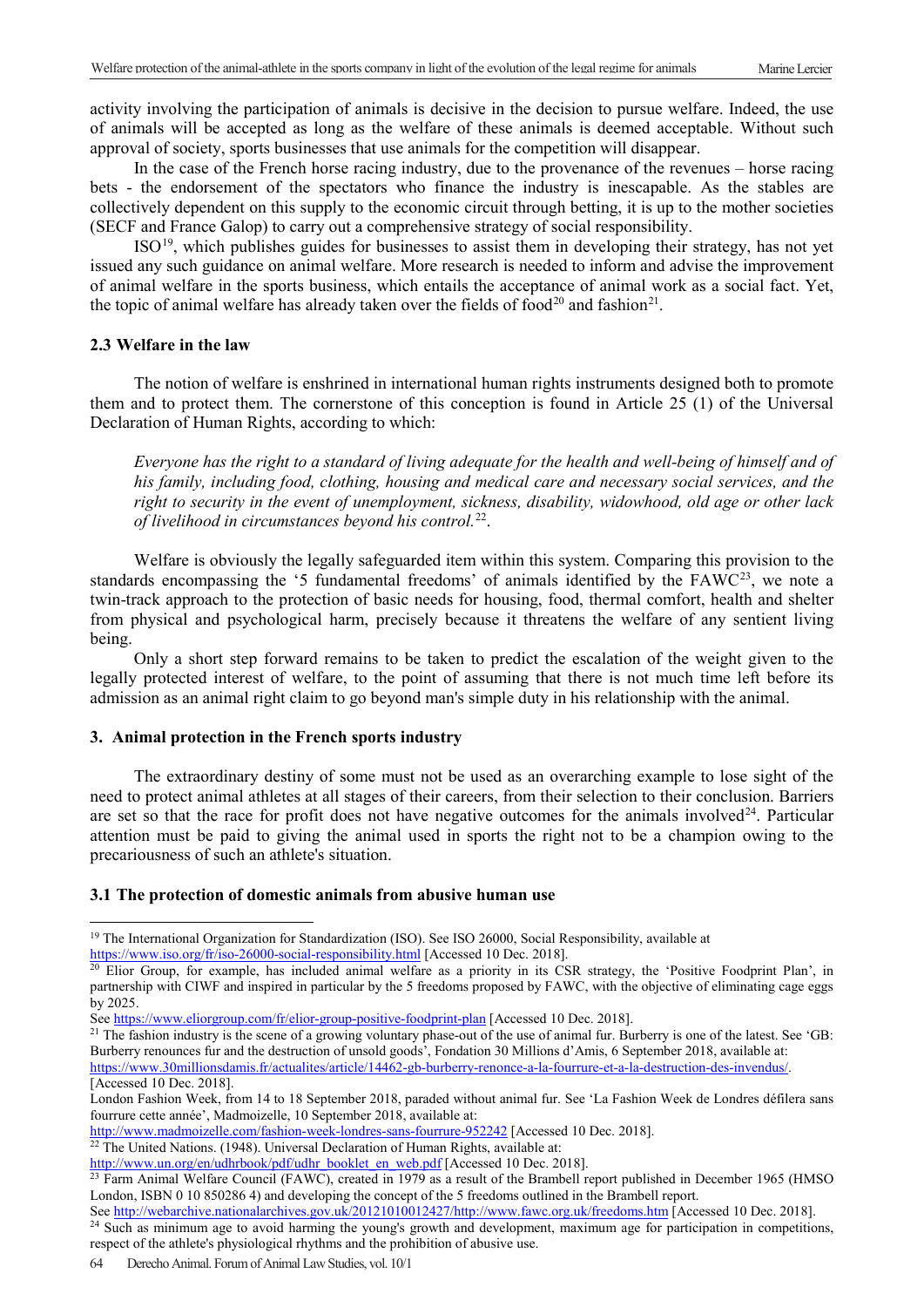It is clear from the French Rural Code that any abusive use of animals is prohibited  $(L214-3)^{25}$  $(L214-3)^{25}$  $(L214-3)^{25}$  and that the basic needs of the animals must be met by the person who is in control of them  $(L214-1)^{26}$ . The sole provisions implementing this principle of banning the abuse of animals used in human activities and using the terminology of work are found in the French Sports Code with regard to horses, who must be protected from exhaustion in the context of an overall reasoned and responsible use of their resources.

The French Trot and Gallop Racing Codes complete these provisions at the time of the competition, to sanction abuses. However, apart from abuse embodying totally objectionable use, there is no definition of what constitutes 'acceptable use' or 'respectful use' under the  $law<sup>27</sup>$ . It is to be regretted that neither the French Labor Code nor the French Rural Code has yet delineated what constitutes animal abuse by imposing a legal work duration, a prohibition of overloading, a mandatory rest, a compulsory health monitoring, a dignified retirement, in other terms the responsibility towards - and not for - the animal.

Labor Law is undergoing reforms to adapt to changes in society, and why not, soon, to the rights of animals at work, since the latter mobilize their physical, intellectual and emotional capacities alongside men. Animals never perceive the results of the profit they generate, whether they are tangible (products of animal origin such as milk, or their offspring that do not in any way belong to them) or less tangible (direct remuneration for their carriage traction, remuneration for their assistance in therapy, allocation of earnings in competition). Realizing that animals - at least domestic animals - contribute to society in many ways, animal protection can be considered to be a new area of Labor Law in the making<sup>[28](#page-6-3)</sup>.

To all intents and purposes, the use of animals by humans in their activities is the object of mutual obligations: obedience to orders, conformation to instructions, execution of tasks requested, performance of behavior learned, docility on the part of the animal; good care, food, shelter, health, comfort, attention on the part of humans. As society tends to rethink its relationship to animals, a law on the protection, subsistence, health, working time limitation, compulsory rest and retirement of working animals is expected to be adopted.

## **3.2 The protection of animal athletes against doping**

According to Article L241-2 of the French Sports Code, 'It is prohibited to administer or apply to animals, during competitions and sporting events (...) or with a view to participating in them, substances or processes likely to artificially modify their capacities or to mask the use of substances or processes having this property'. Article L241-5 of the same code sets a penalty of 5 years' imprisonment and a fine of 7500€ in the event of an offence or attempted offence under these provisions, while the penalty is six months' imprisonment and a fine of 7500€ for being an accomplice in any way<sup>29</sup>.

Under Article L245-6, approved sports federations or the French Anti-Doping Agency may provisionally, temporarily or definitively prohibit the owner or trainer of the animal to which a prohibited substance has been administered or a prohibited process applied from involving that animal in the competitions and sporting events in question. Similarly, at the end of Article L241-7, the owner or trainer is liable to administrative penalties ranging from a temporary or permanent ban on participation in sporting

<span id="page-6-0"></span><sup>&</sup>lt;sup>25</sup> According to Article L214-3 of the French Rural Code, 'It is prohibited to abuse domestic animals as well as wild animals tamed or held in captivity.'

Code rural et de la pêche maritime. Consolidated version as of December 3, 2018. Version as in force on December 10, 2018, available at:<https://www.legifrance.gouv.fr/affichCode.do?cidTexte=LEGITEXT000006071367> [Accessed 10 Dec. 2018].

<span id="page-6-1"></span><sup>&</sup>lt;sup>26</sup> According to Article L214-1 of the French Rural Code, 'Any animal being a sensitive being must be placed by its owner under conditions compatible with the biological requirements of its species.'

<span id="page-6-2"></span><sup>&</sup>lt;sup>27</sup> Indeed, Article L214-2 of the French Rural Code only provides that 'Every man has the right to keep animals under the conditions defined in Article L. 214-1 and to use them under the conditions provided for in Article L. 214-3, subject to the rights of third parties and the requirements of public health and safety and the provisions of Act No. 76-629 of 10 July 1976 on nature protection.'

<span id="page-6-3"></span><sup>&</sup>lt;sup>28</sup> It was not until 1841 that child labor was regulated in France by the Law of 22 March 1841 on child labor in manufactures, factories or workshops, known as 'Loi Montalembert', available at:

https://travail-emploi.gouv.fr/IMG/pdf/loi 22 mars 1841-2.pdf [Accessed 10 Dec. 2018].

The law, therefore, prohibits the employment of children under 8 years of age and limits the working day to 8 hours for 8-12-yearolds. Unthinkable today, it was a huge step forward at the time in the protection of children. This is only the beginning of a slow (r)evolution of consciousness and the result of a real desire to improve the well-being of children.

<span id="page-6-4"></span> $^{29}$  According to Article L241-3 of the French Sports Code '1° Facilitate the administration of the substances mentioned in Article L241-2 or encourage their administration, as well as facilitate the application of the procedures mentioned in the same article or encourage their application; 2° Prescribe, administer, apply, transfer or offer one or more processes or substances mentioned in Article L. 241-2; 3° Produce, manufacture, import, export, transport, hold or acquire the processes or substances mentioned in Article L. 241-2; 4° Oppose by any means whatsoever the control measures provided for in this Title; 5° Falsify, destroy or damage any element relating to the control, sample or analysis; 6° Attempt to violate the prohibitions provided for in this Article.'Additional penalties are also provided for in Article L232-27 of the French Sports Code.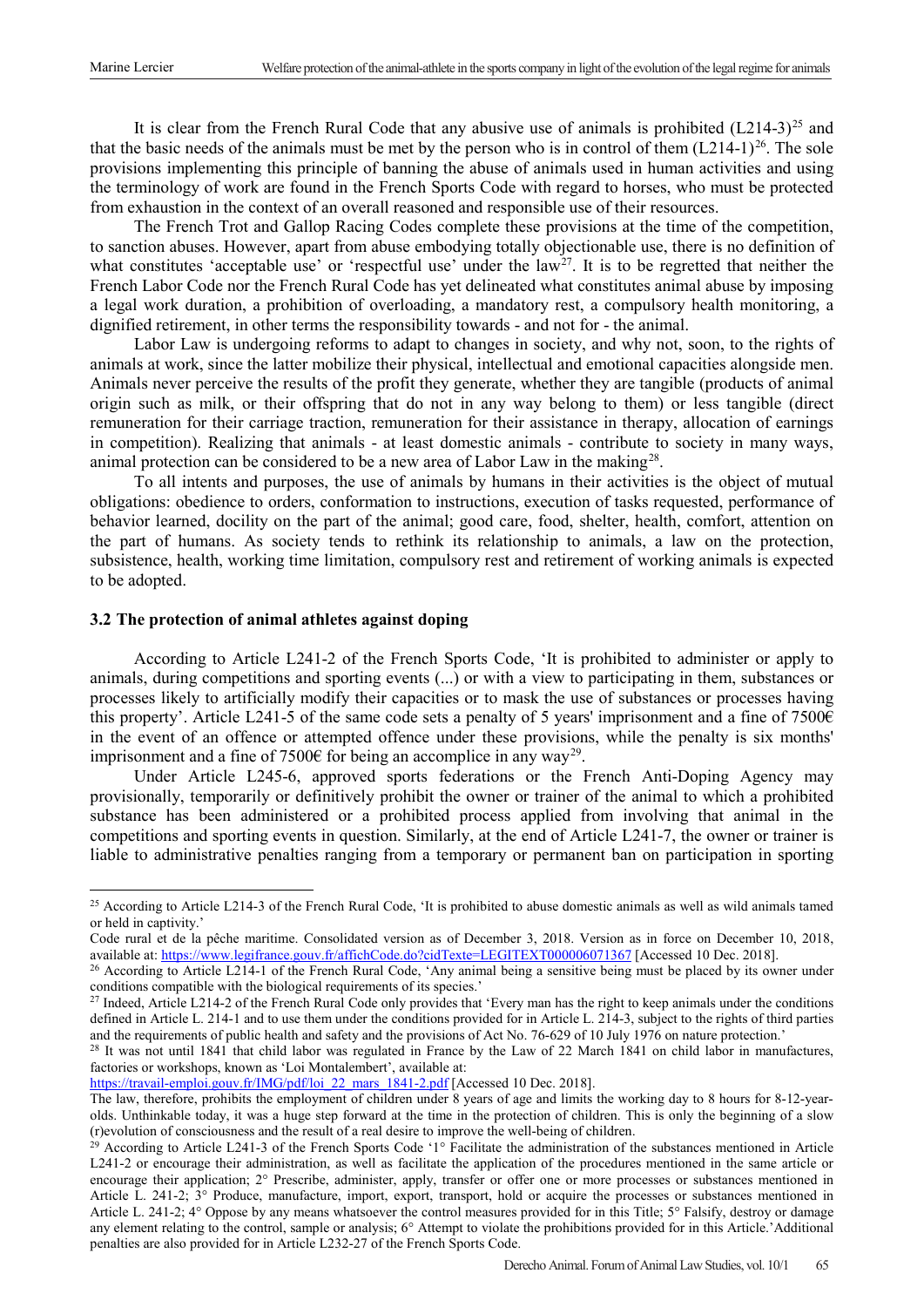events, to a temporary or permanent ban on direct or indirect participation in the organization or conduct of such events and in training preparatory thereto, as well as a temporary or permanent ban on performing the functions defined in Article L212-1<sup>[30](#page-7-0)</sup>.

In order to protect the athletes and their well-being, the International Equestrian Federation (FEI) has set up two anti-doping systems known as the 'Clean Sport' program<sup>31</sup>. One is designed for humans, while the other relates to horses, the regulations of which are based on the World Anti-Doping Agency Code<sup>[32](#page-7-2)</sup>. The control of equine doping is governed by the Anti-Doping and Equine Drug Control Regulations, the List of Prohibited Substances and the FEI Veterinary Regulations. The list of prohibited substances is divided into Prohibited Substances<sup>[33](#page-7-3)</sup> and Controlled Drugs<sup>[34](#page-7-4)</sup>. The European Union of Trotters<sup>[35](#page-7-5)</sup> and its affiliated National Racing Federations<sup>[36](#page-7-6)</sup> also establish a list of prohibited substances<sup>[37](#page-7-7)</sup> and a sanctions regime on the basis of which inspections and controls are carried out<sup>38</sup>.

#### **3.3 The protection of equids in sport**

While many sports are structured primarily as non-profit associations for recreational purposes, the main concern of the horse racing industry is to generate revenue and maximize profits. The French Sports Code pays particular attention to the rules on the use of equids<sup>[39](#page-7-9)</sup>, while Codes have been issued to regulate horse racing in all European Union countries where these events are taking place.

Such a legislative arsenal supports the vision put forward by the author of this contribution, which is that of the horse's entitlement to acquire legal personality, taking into account the versatility of its uses, in particular its active participation in the economy of society, and the complexity of the legal regime (the most complex of all) devoted to this domestic animal, beyond the arguments traditionally used in support of such a claim, criteria that the horse obviously meets (autonomy, intelligence, affection, community membership, individuality, sentience, etc.). Yet the picture is quite the opposite: horses are a species that is still lacking even framework legislation at European Union level, that would be aimed at regulating their welfare at the various stages of their lives and according to the use that is being made of them.

Regardless, under French law, an emblematic provision, Article A322-128 of the French Sports Code, lays the foundations for regulating the work of equines, which reads 'An equine animal must not be required to perform work for which it is neither fit nor prepared, which could endanger its health and the rider's safety.' Article A322-139 extends further and adds that 'Worn, sick or injured animals, as well as mares in advanced pregnancy, shall not be used' while Article A322-140 lays down certain conditions for the treatment of horses outside what is accurately referred to as their 'working time', using precise and appropriate terminology, by stating that 'It is prohibited to leave tied animals exposed to direct sunlight or bad weather; horses shall not remain saddled and restrained outside working hours'. This combination of provisions of the French Sports Code clearly frames equine work.

A pressing issue with sports horses though is that they are not excluded from the slaughter industry in the absence of a ban on their breeding, trade and slaughter for their meat, even when they are not bred or intended for human consumption in the first place, which is the case with sports horses. This is a twofold concern, first of all, sanitary: the vast majority of animals used in sport, if not all, have received during their

[%20Final%20Version\\_clean.pdf\[](https://inside.fei.org/sites/default/files/2108%20EADCMRs%20-%20Effective%201%20January%202018%20-%20Final%20Version_clean.pdf)Accessed 10 Dec. 2018].<br><sup>35</sup> Se[e https://www.uet-trot.eu/fr/](https://www.uet-trot.eu/fr/) [Accessed 10 Dec. 2018].

 $\ddot{\phantom{a}}$ 

<span id="page-7-9"></span><sup>39</sup> See Section 4: Establishments open to the public for the use of equids, Articles A322-16 to A322-40 of the French Sports Code.

<span id="page-7-0"></span><sup>&</sup>lt;sup>30</sup> Consisting of the training, teaching or supervision of such a sporting activity, a sanction which may be imposed by an approved sports federation or by the French Anti-Doping Agency whose powers and functions are listed in Article L322-5 of the French Sports Code.

<span id="page-7-1"></span><sup>&</sup>lt;sup>31</sup> Se[e https://inside.fei.org/fei/cleansport](https://inside.fei.org/fei/cleansport) [Accessed 10 Dec. 2018].

<span id="page-7-2"></span><sup>32</sup> World Anti-doping Code, World Anti-doping Agency, 2015, adopted in 2003 and entered into force in 2004, available at: <https://www.wada-ama.org/sites/default/files/resources/files/wada-2015-world-anti-doping-code-fr.pdf> [Accessed 10 Dec. 2018]. <sup>33</sup> 2018 Equine Prohibited Substances List, 2017, available at:

<span id="page-7-3"></span><https://inside.fei.org/sites/default/files/2018%20Equine%20Prohibited%20Substances%20List.pdf> [Accessed 10 Dec. 2018].

<span id="page-7-4"></span><sup>&</sup>lt;sup>34</sup> FEI Equine Anti-Doping and Controlled Medication Regulations, 2<sup>nd</sup> edition effective 2018, 2017, available at: [https://inside.fei.org/sites/default/files/2108%20EADCMRs%20-%20Effective%201%20January%202018%20-](https://inside.fei.org/sites/default/files/2108%20EADCMRs%20-%20Effective%201%20January%202018%20-%20Final%20Version_clean.pdf)

<span id="page-7-6"></span><span id="page-7-5"></span><sup>36</sup> Parties to the International Agreement on Trotting Races. International Agreement on Trotting Races, European Trotting Union, 2018 Edition, available at:

[https://inapp.org/sites/default/files/NORMATIVA/2018/Comunitaria/UE\\_Accord\\_international\\_sur\\_les\\_courses\\_au\\_trot\\_UET%202](https://inapp.org/sites/default/files/NORMATIVA/2018/Comunitaria/UE_Accord_international_sur_les_courses_au_trot_UET%202018.pdf) [018.pdf](https://inapp.org/sites/default/files/NORMATIVA/2018/Comunitaria/UE_Accord_international_sur_les_courses_au_trot_UET%202018.pdf) [Accessed 10 Dec. 2018].

<span id="page-7-7"></span><sup>&</sup>lt;sup>37</sup> Regarding France, see the list published by the FNCH (Fédération Nationale des Courses Hippiques), available at: <http://www.fnch.fr/index.php/controle-des-courses/le-controle-antidopage/liste-des-categories-de-substances-prohibees-et-les-seuils> [Accessed 10 Dec. 2018].

<span id="page-7-8"></span><sup>&</sup>lt;sup>38</sup> Articles 3, 77 and 78, and Annex I of the French Code of Trotting Races; Articles 198, 199, 200 and 201, and Annex 5 of the French Code of Galloping Races.

<sup>66</sup> Derecho Animal. Forum of Animal Law Studies, vol. 10/1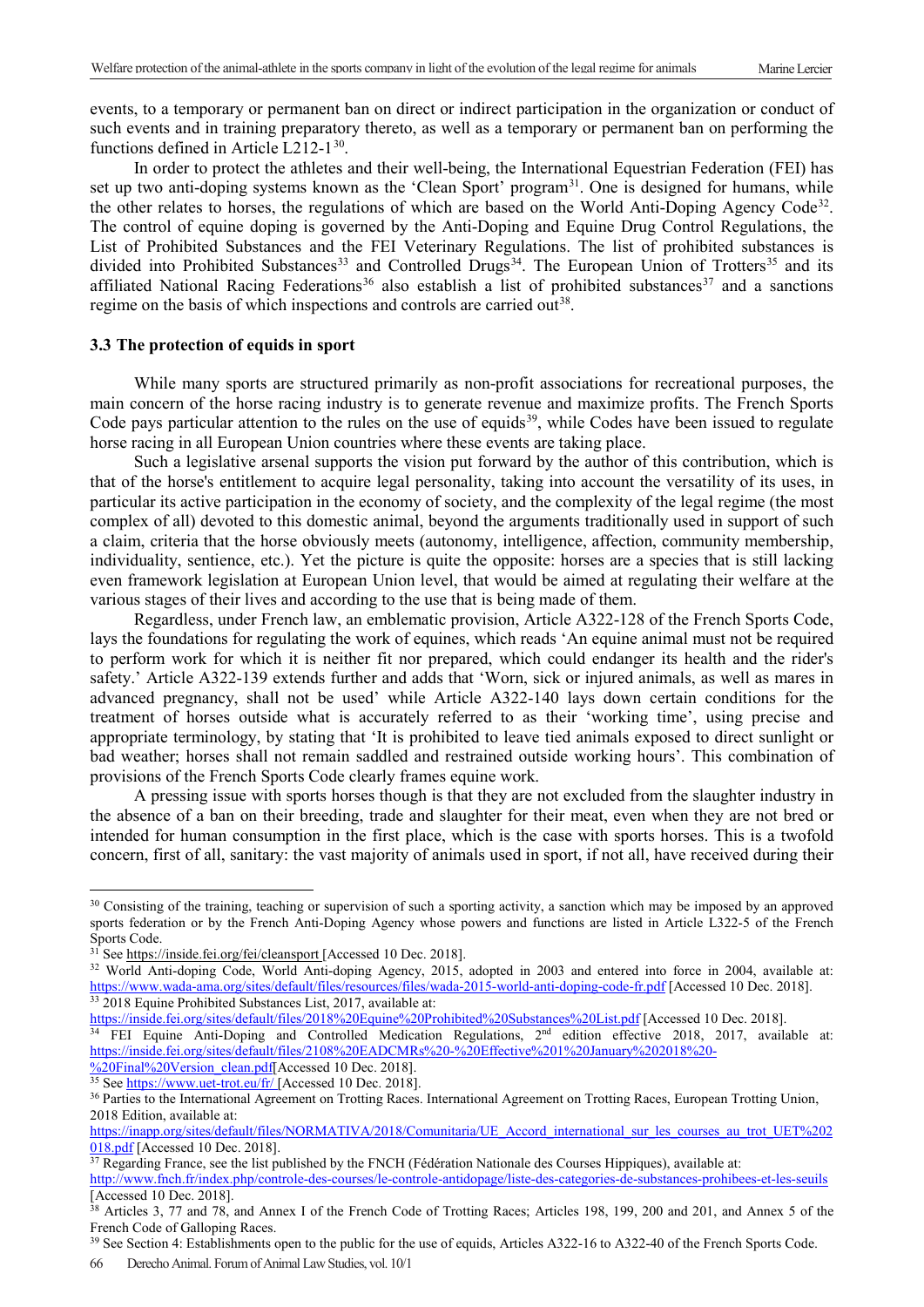lives drug treatments that make them unfit for human consumption, with regard only to known and already prohibited substances, when such (voluntary) declaration has been properly carried out to prohibit the slaughter of these animals for the food chain, while their traceability is often in question; and, of course, ethical, because of the opposition and shame that are legitimately aroused by the decision to send animals for slaughter for the mere reason that they are not or no longer fit to compete, and therefore not as profitable as they should be.

## **4. The legal status of animals in the French sports business**

The author of this article questions the validity of subjugating animals to the property regime in situations where they are recruited to bring their physical, intellectual and emotional skills to carry out a specific activity, whether in sport as in the present case or in any other work environment. Indeed, this contradicts their exclusion from the category of things since the reform of the French Civil Code in 2015 and remains on the margins of the scientific and moral progress made by society, in total incompatibility with this archaic conception of the animal and the legal framework it is governed by.

# **4.1 The legal status of animals in France: From** *Lunus* **ruling to Article L515-14 of the Civil Code**

A founding decision of Animal Law and emblematic for the subject at hand, the *Lunus* judgment handed down on 16 January 1962 by the Court of Cassation on the basis of civil liability was to rule on the award of damages following the death of a racehorse<sup>[40](#page-8-0)</sup>. On that occasion, the Court qualified the relationship between the racehorse and its owner as one of affection, considering that the death of the horse had caused the latter a moral prejudice, in addition to the material damage resulting from the ownership link.

The judge, aware that at the time 'such damage is only conceivable on the occasion of the loss of a loved one, and that there is nothing in common between the disturbance caused by the disappearance of a person[41](#page-8-1) and that of an animal', nevertheless decided that 'regardless of the material damage it causes, the death of an animal may be for its owner the cause of subjective and emotional damage likely to give rise to compensation' because he was 'dearly bound to it'.

One detail of great importance seems to have been missed by the doctrine and argues in favor of the collaboration and work relation that unites men and animals, outside from the property framework. The racehorse trainer, who had been denied any right to claim compensation for an alleged material prejudice as the animal did not belong to him and because compensation for the loss of the chance to win was not admissible, was nonetheless awarded damages on the basis of the moral prejudice he had suffered due to the loss of an animal to which he was bound, although no link of ownership ever united them. By doing so, the judge implicitly compensated the moral damage suffered because of the loss of a strong, affectionate bond built on the collaboration and work relationship that united the trainer to the racehorse.

This decision is groundbreaking for two major reasons. The first reason is that the present case did not deal with the loss of a companion animal but involved the death of a horse, still to this date considered a livestock animal, for which one could have expected the strict characterization of a material damage and the award of damages up to the pure market value of the racehorse. However, the categorization of the animal did not in this case presuppose the existence or rejection of an affectionate bond. The second reason, which is even more obvious, is that moral prejudice was conceived not only in the context of the loss of a human person exclusively but as well in the unique circumstance of the existence of a family relationship, further excluding the award of damages to compensate for the moral prejudice of a concubine. One may wonder if the animal was not, already at the time, in a situation of 'legal levitation' according to Dr. Marguénaud's expression<sup>[42](#page-8-2)</sup> – not exactly a thing, not at all a person?

The contribution of this judgment is of considerable importance and has gone far beyond the scope of Animal Law alone. Thus, compensation for moral pain has become widespread in an effort to transform the Law of Civil Liability, going so far as to concede that a corporate body may, in turn, suffer moral damage. Arguing from this strong malleability of the Law and the flexibility of its concepts that bend to the needs of its beneficiaries, the potential for reforming the laws that surround our relationship with animals and their

<span id="page-8-0"></span><sup>&</sup>lt;sup>40</sup> Lunus, a racehorse, was electrocuted due to the negligence of the organizers of the sporting event (the horseracing society) and his trainer, after grabbing a bulb left within his reach in a box lent by the racetrack on which he was to compete in a race. Court of Cassation, Civil Division 1, of 16 January 1962, Published in the bulletin, available at:

<span id="page-8-1"></span><https://www.legifrance.gouv.fr/affichJuriJudi.do?idTexte=JURITEXT00000006960299> [Accessed 10 Dec. 2018]. <sup>41</sup> Implied, 'human'.

<span id="page-8-2"></span><sup>&</sup>lt;sup>42</sup> Read the interview with Dr. Jean-Pierre Marguénaud, 'Le statut de l'animal est en lévitation juridique', Terre d'Actu, November 18, 2016, available at:

<http://www.terredactu.com/entretien-jean-pierre-marguenaud.html>[Accessed 10 Dec. 2018].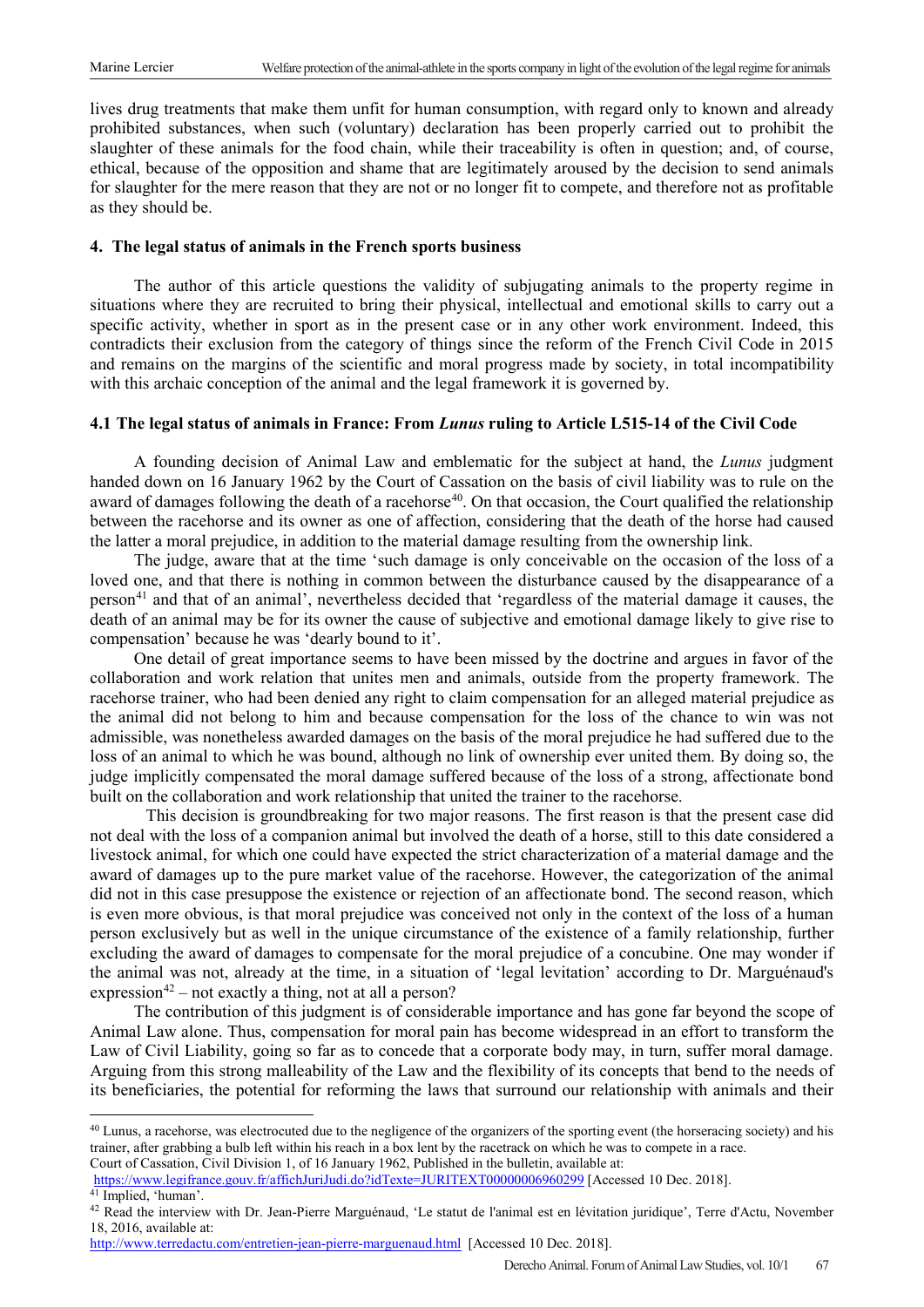place in society is endless. Recognizing the animal as a victim of direct and personal injury would be a key step in giving animals the right to obtain compensation and would make it possible to give full meaning to the sanction and greater utility to the conviction of their abusers.

The recognition by the French Civil Code of animal sentience came to consecrate, certainly the ability of man to cause an animal to suffer, because it is sentient, through infringements of its physical and psychological integrity, but also, which is what is important in the matter before us, the inclination resulting from this sensitivity to forge relationships of affection and collaboration with man, whatever the functional category where certain classes of animals are to be classified, as both farm animals and pets are sentient, whatever the existence of an ownership or guardianship relation, and regardless of their species<sup>43</sup>.

As the legal status of animals is changing, so too must their legal regime. Subjecting animals for longer to the property regime - except where special laws have gradually replaced general law, taking precedence over it - without valuing the multitude and richness of the links that unite them to humans through their consideration by Law, undermines their protection and proves incapable of guaranteeing their nascent Right to Welfare and their interest to enjoying a state of welfare already legally protected by limiting the potential for protection.

The attribution of market value to domestic animals in human activities and not, as is the case for human persons, to their own labor force, skills and time, leaves them vulnerable. Shifting the focus to the reciprocal obligations and mutual interests that unite men and animals in labor relations seems to be the way to go. All the necessary ingredients are gathered to give legal personality to working animals, especially in the case of athletes who generate quantifiable benefits in the form of financial allocations. A more comprehensive study of how the benefit thus generated could potentially be used to improve their welfare and protect them from treatment and disposition that would run counter to their individual interests and disregard their interest in living well – that is, as property – is necessary.

#### **4.2 The legal status of animals in the workplace**

It is generally assumed that animals do not work, and it is incorrectly presumed that one can theorize labor relations on the one hand, and human-animal relationships on the other, without ever considering Animal Labor or the participation of animals in society. Only a few researchers investigate animal work and studies are missing on the specificity of this recourse to the capacities of living beings of different species than ours. The idea that work is an exclusively human social relationship must be challenged.

#### **4.2.1 Human-animal collaboration**

Animals do not work only by, with and for humans. Many are the cases of complex division of labor to meet the needs of the community: bees, beavers, termites, ants... So many social facts ignored or deliberately denied by humanity, convinced for the most part of its history that only man was capable of innovating to solve problems. When the capacities of certain animals are used by humans, these animals are involved in the production of goods and the creation of wealth, provide useful services, participate in the life of the community to contribute to the overarching goal of any society, which is to improve the overall welfare of all and each of its members.

Yet, according to Friedmann and Naville<sup>44</sup>, the term 'work' should not be used to 'designate dehumanized and animal operations', because the term would necessarily imply a subjectivity and a form of free will that is presumptuously purely human. Contrary to this myth of work being man's characteristic, the animale laborans described by Arendt<sup>[45](#page-9-2)</sup>, interchangeable as a member of his species and devoid of personality, suggests a reification of man that loses all sacredness in the work. From one extreme to the other, it is a pitfall that is not sustainable. If the human worker is not a thing, the animal is not a tool either.

Somewhat fortunately, researchers such as Kymlicka and Donaldson are addressing, from a political philosophy perspective, the dynamics of an interspecies society, of which animals and humans are members,

 $\overline{a}$ 

<span id="page-9-0"></span><sup>&</sup>lt;sup>43</sup> Deplorable is the fact that the equal sentience of wild animals does not give rise to a similar regime to that of domestic animals under Criminal Law. Wild animals, which do not belong to humans or to themselves, but only to a 'whole' in Nature, are not considered as individuals worthy of protection, except in the particular case in which a minimum number of individuals must be preserved to conserve the species, entitling them to a form of protection of endangered animal life, mostly to the benefit of humans in their interest to preserve a certain amount of biodiversity.

<span id="page-9-1"></span><sup>44</sup> FRIEDMANN G., NAVILLE P., Traité de sociologie du travail (Paris 1962), p17

<span id="page-9-2"></span><sup>45</sup> SAAVEDRA J., Hannah Arendt y el "animal laborans". Reflexiones en torno a la condición humana postmoderna, in Nómadas. Revista Crítica de Ciencias Sociales y Jurídicas 29/1 (2011) [http://dx.doi.org/10.5209/rev\\_NOMA.2011.v29.n1.267](http://dx.doi.org/10.5209/rev_NOMA.2011.v29.n1.267) [Accessed 10 Dec. 2018].

<sup>68</sup> Derecho Animal. Forum of Animal Law Studies, vol. 10/1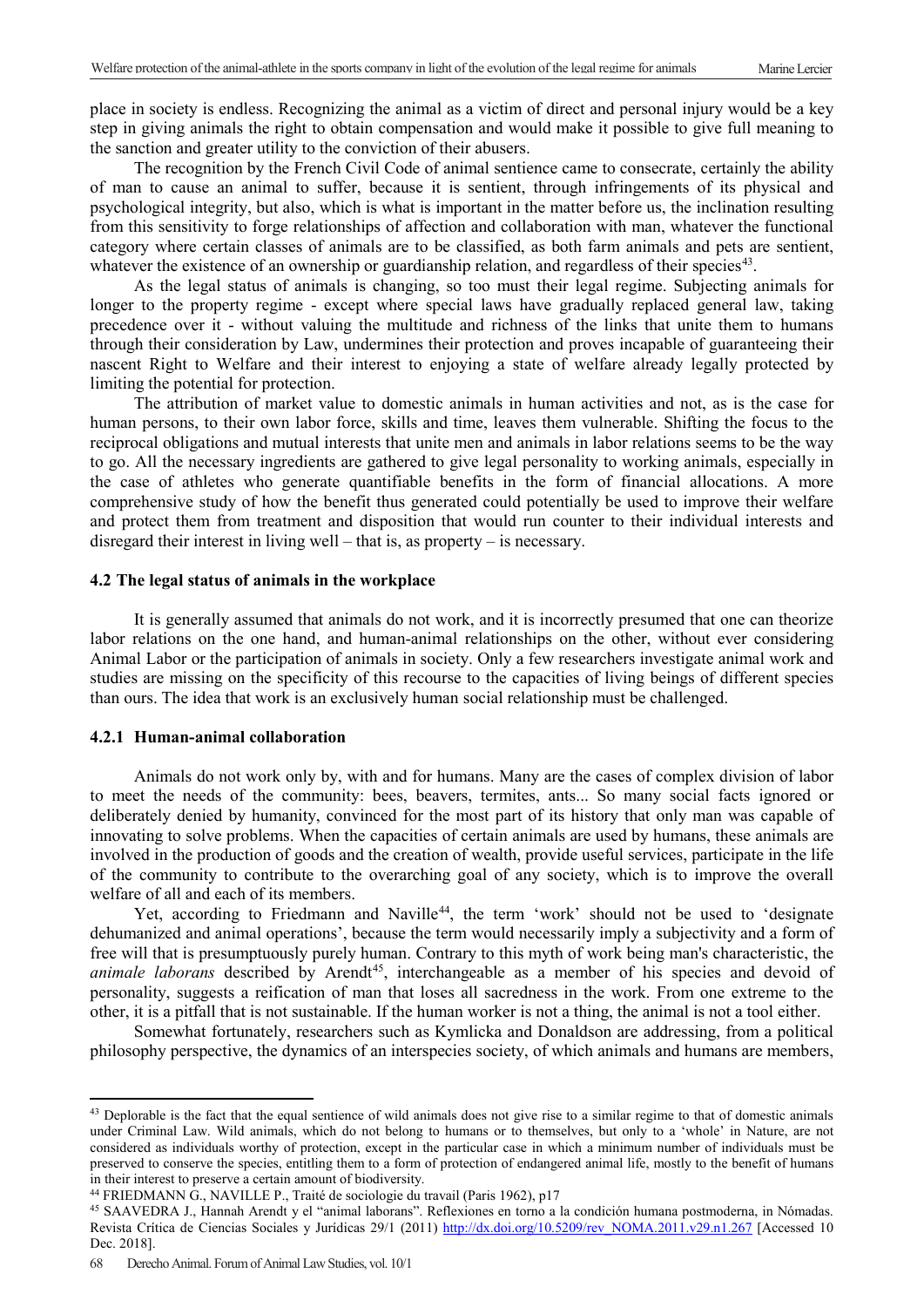against the dominant ideology that animals are resources that can be used for the sole benefit of man<sup>46</sup>. Indeed, once their status as living beings has been reaffirmed, animals (at least those domesticated by humans) can no longer be considered as outsiders on the margins of society, because they live among – and with – us. Animals indeed entered into society with the man by means of domestication, both uniting their labor forces and joining their efforts in their common, greater interest for welfare.

Animals, therefore, are not strangers to human society as some claim, but on the contrary, have come to play a pivotal role in many activities, if not the majority of them, if we consider the use of animals for food, research, leisure... The historical processes of domestication mark the birth of animal collaboration with humans, which we will refer to as Animal Labor<sup>47</sup>. Starting from this form of cooperation driven by shared interests, members of some species have come to form an emotional bond with the man to make their way into his family.

By domesticating them and forming such affective relations, we have invited certain species to form part of society, although its current face since the end of the 20th century and the beginning of the 21st century, particularly in the agri-food and medical-pharmaceutical industries, leads us to question the legitimacy, actual content and appropriateness of this pact between men and domestic animals, to the extent of asking what has become of this link in an activity such as livestock breeding with age-old traditions.

Animals have been engaged in many occupations through the ages. From 'farmers' and 'carriers', they have turned into genuine 'personal assistants', 'life helpers' or even 'therapists'. Their activity, initially agricultural, then industrial, expanded to the tertiary sector. The selection of the most docile individuals for reproduction has been coupled with vocational training for the pursuit of a specific profession. No one could deny that the security or police dog is taught the basics of the job, nor that the trotter horse is trained to be the most efficient physically and mentally, without ever stepping 'out of line'<sup>48</sup>.

Animals, subordinated to man, respect the customs to which they have been socialized. Domestic animals used in human activities have a good understanding of what is expected of them and comply with the instructions. A work routine ensues: the horse that arrives at the racetrack to compete in a race can start to stress for the competition or be eager to 'fight it off'. In Zola's oeuvre, *Germinal*, the horse named Bataille, after 10 years of loyal and painful service at the bottom of the mine, counted his rounds and refused to do another one once the prescribed number of trips had been made; he was then taken to the feeder<sup>49</sup>.

#### **4.2.2 The protection of animals at work**

If one investigates the place of animals in the company, the findings are clear. Animal work does not exist, and the only online results relate to human well-being. This is what 'animals at work' refers to<sup>[50](#page-10-4)</sup>. Quite the opposite, the angle discussed here apprehends animals, not as companions that would improve the well-being of the human employee<sup>51</sup>, but rather as authentic collaborators.

No provisions are laid down in the French Labor Code for the protection of animals, although there is no doubt their talents are being used by companies. Legally speaking, animals do not belong to the company's workforce. They are still subject to the property regime, since no special law has been adopted to further regulate their status<sup>[52](#page-10-6)</sup>. They are not individuals participating in the activity, although they are recruited because of capacities and skills that make them 'unique', in the sense recently endorsed by the *Delgado* decision with respect to companion animals<sup>[53](#page-10-7)</sup>.

Hence, in the words of Jocelyne Porcher, 'work is the one most absent from the animal issue'<sup>[54](#page-10-8)</sup>.

 $\overline{a}$ 

<span id="page-10-5"></span><https://www.ga.fr/newsroom/pets-work-ou-les-bienfaits-des-animaux-au-bureau> [Accessed 10 Dec. 2018].

<span id="page-10-0"></span><sup>46</sup> See, in particular, Zoopolis and the many articles published by the couple on the topic.

DONALDSON, S., KYMLICKA, W., Zoopolis: A political theory of animal rights (Oxford 2011).

<span id="page-10-1"></span><sup>&</sup>lt;sup>47</sup> The earliest form dates back to the domestication of the wolf that joins man in hunting, to become the guardian of his home, to the point of reaching the very heart of his home; as did the cat, a farm companion useful in eliminating rodents that threaten the grain, that found its place within the family.

<span id="page-10-2"></span><sup>&</sup>lt;sup>48</sup> A trotter who takes a certain number of strides at speeds other than trotting during a race may be penalized by disqualification and is therefore prohibited from claiming a position granting him a financial allowance: he is therefore taught to stay in the trot from the very first moments of his training.

<span id="page-10-3"></span><sup>49</sup> ZOLA E., Germinal (Paris 1885) pp 84-86

<span id="page-10-4"></span><sup>50</sup> 'Chiens et chats dans l'open space', L'Express Entreprise, by Isabelle Hennebelle, published on June 10th, 2018, available at: [https://lentreprise.lexpress.fr/des-chiens-et-des-chats-dans-l-open-space\\_2010594.html](https://lentreprise.lexpress.fr/des-chiens-et-des-chats-dans-l-open-space_2010594.html) [Accessed 10 Dec. 2018]. <sup>51</sup> 'Pets at work ou les bienfaits des animaux au bureau', GA Smart Building, available at:

<span id="page-10-6"></span><sup>&</sup>lt;sup>52</sup> Article L515-14 of the Civil Code reads 'Animals are living beings endowed with sensitivity. Notwithstanding the laws that protect them, animals are subject to the property regime.'

<span id="page-10-7"></span><sup>53</sup> 'Delgado' judgment, Court of Cassation, Civil Chamber 1, 9 December 2015, 14-25.910, Published in the bulletin.

<span id="page-10-8"></span><sup>54</sup> Read Jocelyne Porcher's Interview by Le Monde, 'Les animaux consentent-ils à travailler ?' of 7 January 2018, available at: [https://www.lemonde.fr/idees/article/2018/01/07/les-animaux-consentent-ils-a-travailler\\_5238389\\_3232.html](https://www.lemonde.fr/idees/article/2018/01/07/les-animaux-consentent-ils-a-travailler_5238389_3232.html) [Accessed 10 Dec. 2018].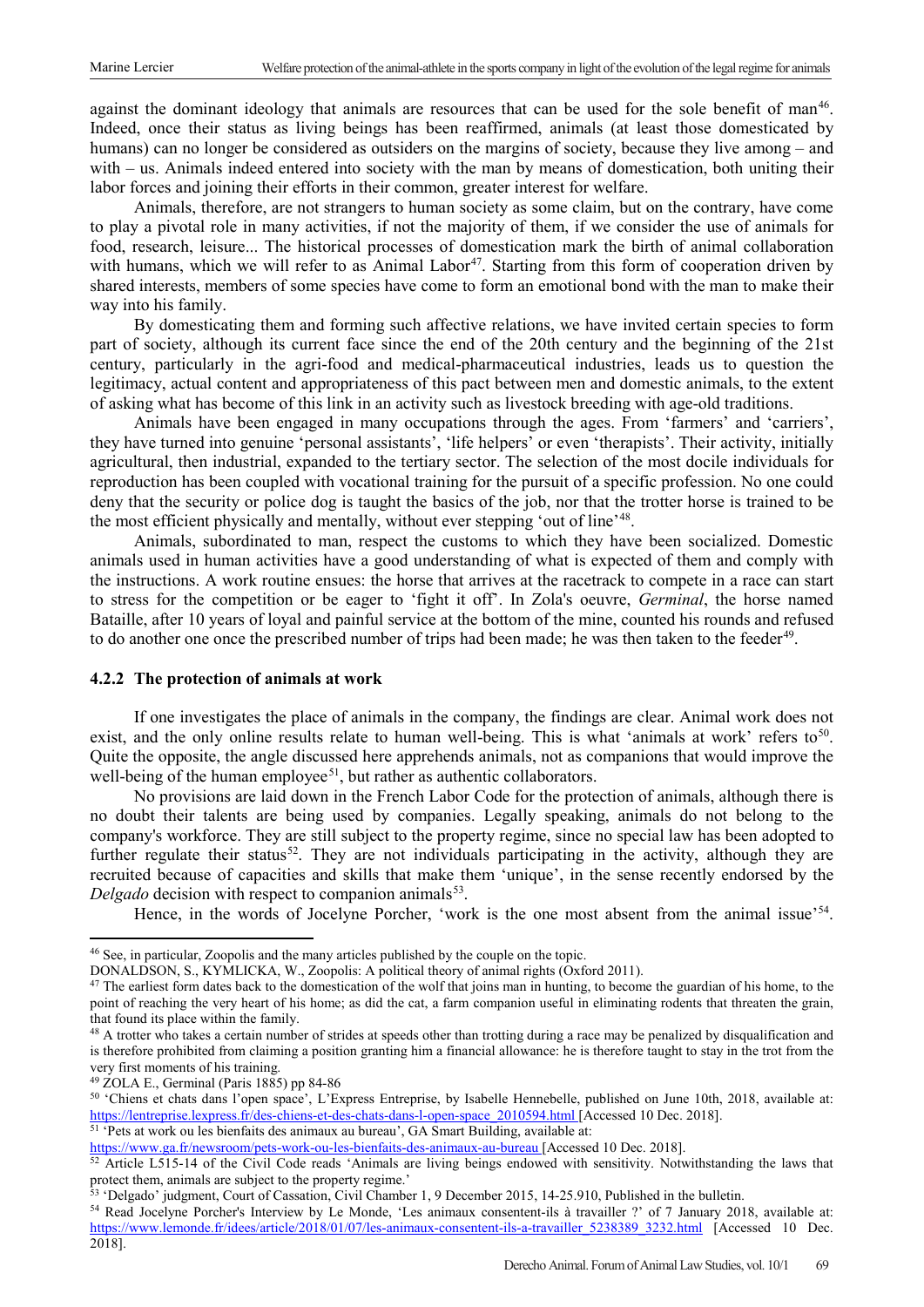Although one can easily 'work with animals', there is never explicit recognition that 'animals work with people'. There is only one reference to Animal Labor to be found in Article L211-10 of the French Labor Code, which reads 'Silkworms cannot be seized during their work. The same applies to the mulberry leaves they need.' This provision can hardly be considered a standard of protection for silkworms at work. Whereas the wording of the article presumes a certain seriousness with regard to forbidding the annoyance of silkworms by removing any mulberry leaf from them, it is a safe guess that the only beneficiary of this requirement is the man. This provision is anecdotal, and the animal does not enjoy any significant protection.

A problem subsists: what is produced by the animal as a result of its subordination to man never belongs to it. Its trade-off is subsistence, or even very often mere survival, in the absence of effective enforcement of animal protection standards. This could change though if the sanctions against abuse provided for in Article L214-3 of the Rural Code, whether the animal is used for work or kept as a companion, were to be strengthened. Additionally, protection associations shall be able to file a civil suit under a necessary amendment to Article 2-13 of the Code of Criminal Procedure<sup>[55](#page-11-0)</sup>. Either way, providing the animal with the very least necessary so that it may continue to provide its power appears inadequate for the purpose of an encompassing protection throughout its life, regarding the risk animals run of being treated as something that can be disposed of once their usefulness or profitability is extinguished.

Liberating animals does not necessarily mean putting an end to the millenary relationships that unite domestic animals with humans. It is about empowering them to achieve more than mere survival in return for their participation. It is about enabling them to live a life consistent with their animality and in harmony with their individuality. It is about treating them as the living beings they are – and not as something – which represents the final and most enduring objective of animal protection laws from the very beginning. Man must admit and respect the boundaries of animals, otherwise, the communication will be severed, and a definitive term put to these exchanges<sup>56</sup>.

Not to be mistreated is a fundamental right. To be well treated at work is a right of the worker, not a right specific to the human being. It is necessary to follow through on the rationale behind animal protection laws that first emerged, as it should be recalled, in response to the most painful and obvious forms of animal work for society, a society that could no longer bear to see carriage horses suffering to the point of exhaustion on the streets in the 19th century<sup>57</sup>.

Hence the issue is no longer asking whether it is necessary to be a legal person, and of what type (natural or juridical, human or animal) to be granted protection, but to finally decide under which circumstances an animal may be provided with legal personality, an insurmountable prerequisite for the exercise of rights and in particular for the enjoyment of certain rights at work. The 1807 Civil Code did not recognize the company as a legal entity endowed with legal capacity, although the courts granted it<sup>[58](#page-11-3)</sup>. Juridical personality is essentially nothing more than a legal mechanism that is based not on the quality of human being, but on the imperative of being represented because of autonomous interests that are not necessarily the same as those of the person acting in the name and in the interest of the juristic entity<sup>59</sup>. If a company – a fictitious, non-sensitive organism – has been granted legal personality for practical reasons, what technical obstacle would prevent its attribution to animals, as sentient individual beings?

#### **4.3 The legal status and protection of the non-human athlete**

The pursuit of a sporting career is not just any profession. It demands strong aptitudes and outstanding skills, which cannot be attained through physical preparation alone. Animals employed in the sports business are qualified and specialized. They develop and enhance their abilities over the course of their professional careers. One is willing to pay a high price to have a particularly successful racehorse or one with auspicious pedigree - that is, one from 'champion' parents - join one's stalls.

 $\overline{a}$ 

<span id="page-11-0"></span><sup>55</sup> 'EGAlim Bill', Loi n° 2018-938 du 30 Octobre 2018 pour l'équilibre des relations commerciales dans le secteur agricole et alimentaire et une alimentation saine, durable et accessible à tous, Projet de Loi pour l'équilibre des relations commerciales dans le secteur agricole et alimentaire et une alimentation saine et durable, Article 13, available at :

[https://www.legifrance.gouv.fr/affichLoiPreparation.do;jsessionid=40311C1C3FDB5DE06BC5DC62A5B5E155.tplgfr22s\\_1?idDoc](https://www.legifrance.gouv.fr/affichLoiPreparation.do;jsessionid=40311C1C3FDB5DE06BC5DC62A5B5E155.tplgfr22s_1?idDocument=JORFDOLE000036562265&type=contenu&id=2&typeLoi=proj&legislature=15) ument=JORFDOLE000036562265&type=contenu&id=2&typeLoi=proj&legislature=15 [\[](https://www.legifrance.gouv.fr/affichLoiPreparation.do;jsessionid=40311C1C3FDB5DE06BC5DC62A5B5E155.tplgfr22s_1?idDocument=JORFDOLE000036562265&type=contenu&id=2&typeLoi=proj&legislature=15)Accessed 10 Dec. 2018].<br><sup>56</sup> As sought by abolitionist movements.

<span id="page-11-1"></span>

<span id="page-11-2"></span><sup>&</sup>lt;sup>57</sup> In France, Law of 2 July 1850 known as the Grammont Law on the ill-treatment of domestic animals. Recueil Duvergier, p299, available at:<https://www.legifrance.gouv.fr/affichTexte.do?cidTexte=JORFTEXT000000332380&categorieLien=id> [Accessed 10 Dec. 2018].

<span id="page-11-3"></span><sup>&</sup>lt;sup>58</sup> The Civil Code did not devote any chapter and, until 1978, did not even expressly contain any article on corporate legal personality. A first judgment conferred legal personality to civil societies, see Court of Cassation, req. 23-02-1891. A second provided for the attribution of legal personality to works councils, see Court of Cassation, 2nd civ., 28-01-1954.  $59$  The interest of the society is indeed distinct from that of its members, although it is an abstraction.

<span id="page-11-4"></span><sup>70</sup> Derecho Animal. Forum of Animal Law Studies, vol. 10/1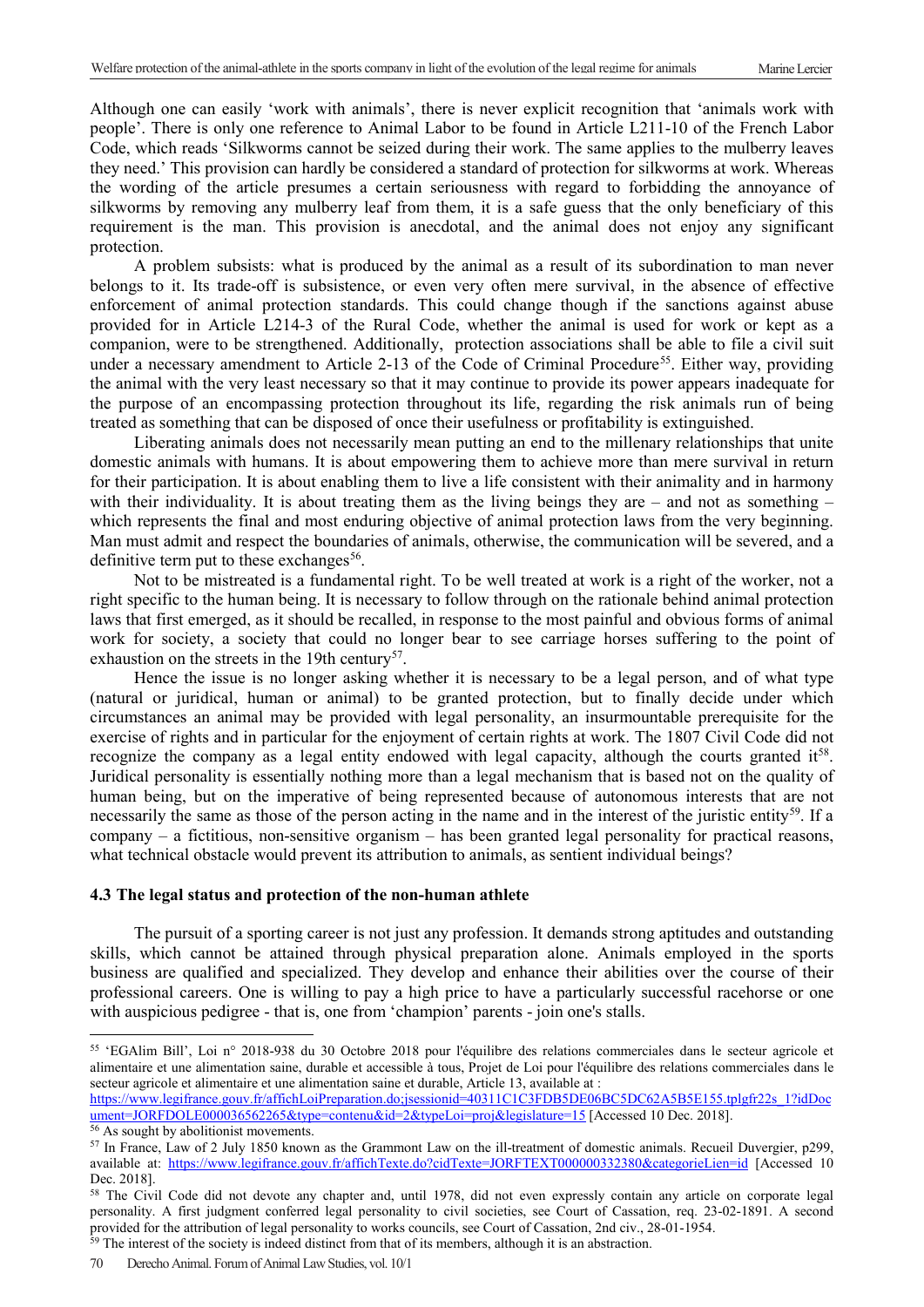However, the granting of a sportsperson's status to athlete animals is jealously guarded. Having an identical career, the privilege of being considered as a full-fledged 'sportsperson' is reserved for humans. Pursuant to Article L230-3 of the French Sports Code, the definition of a sportsperson reads as follows 'Any person who participates or trains: 1° Either to a sports event organized by a federation certified or authorized by a delegated federation; 2° Or to a sports event giving rise to an award in cash or kind, even though it is not organized by a federation certified or authorized by a delegated federation; 3° Or to an international sports event.'

There is no certainty as to the correct interpretation of the term 'person' and its scope here. Has the legislator knowingly excluded the animal from the claim to the status of sportsperson? In any event, the animal involved has been bred and trained solely for the purpose of taking part in sports competitions. As a consequence, any animal that meets these conditions and pursues a sporting career should be considered as an athlete and granted adequate protection. It is therefore worth considering whether this controversial term dictates the benefit of this regime for the animal or whether it can be overlooked to accommodate a more inclusive interpretation of the 'sportsperson' to protect them all, whatever their species.

It is a critical issue, because by characterizing the nature of the relationships maintained between men and animals and by classifying the uses that are made of them, rights to protection are derived. The rules governing the sake of a particular animal are based on the legal status it is endowed with. Thus, in the absence of formal recognition that some animals can pursue a sporting career and that by doing so, they become a source of remuneration for the company, Chapter 1 of Title III of the French Sports Code, 'Santé des Sportifs et Lutte contre le Dopage' concerning the medical supervision of athletes, excludes from its scope of application those animals kept and trained for participation in sporting events, purely because they are not human beings, and although they also meet the eligibility conditions for being considered as athletes under this article. Athlete animals are also concerned by provisions relating to the fight against doping specific to them, duplicating provisions to ensure that no one regime can be admitted for both humans and animals when they are placed in the same situation.

Under the terms of Article L231-5 indeed, sports federations are for the moment responsible only for the health of their 'license holders'<sup>60</sup>, with the exception of the animals they use that obviously are not in the capacity to hold any. Medical check-ups are also scheduled on a regular basis for high-level human athletes only, pursuant to Article L231-6, leaving it to the federations to organize them. Thus, no veterinary monitoring or certification for the practice of a sport is mandatory for the admission of animals to participate in the competition. Only some exclusions aimed at maintaining a 'clean sport' temporarily exclude certain competitors so as not to give them an unfair advantage, in particular when they have been receiving certain drug treatments or have been suspended or punished in the event of suspicion or a proven case of doping.

No provisions relating to the protection of the health and welfare of animals used in sport, whether practiced at a professional or amateur level, have yet been included in the French Sports Code. Such inclusion would, however, be both legitimate and justified by means of the introduction of an obligation to monitor the health and welfare of these animals, in particular by recording veterinary acts and drug prescriptions, as well as the animal's general physical and mental condition. This obligation would make it possible to pursue not only the end of the protection of animal welfare, which is already legally protected, but also and beyond the general interest in terms of health (zoonoses and food safety), moral (fight against doping and corruption) and social (society's concern about the treatment of animals and fight against animal abuse) concerns.

Until the animal whose career consists in taking part in sporting and lucrative activities on behalf of the company is considered on an equivalent footing with the sporting 'human person' to be awarded a decent amount of protection, it would be advisable:

- To concede to those animals used by sports companies for the purpose of profit a technical legal personality commanding either the rewriting of some of the provisions of the French Sports Code, to specify by the addition of the terms 'human' or 'animal' those applicable to each of them, or the admission of a common athlete status that is not dependent on their quality as human or animal, subject to a list of provisions specifically applicable to human beings for obvious practical reasons.

- To insert a section guided by a philosophy of protecting the welfare and monitoring the health of all athletes, in particular at the highest level, with a view to granting its application to 'non-human athletes', along the lines of the single chapter inserted in Title IV concerning the fight against animal doping, after Title III 'Sportspersons' health and anti-doping control' of the French Sports Code.

- To include working animals in the company's 'non-human workforce', rather than downgrading the animal to the status of just any good of the company whose disposal is not adequately and effectively

<span id="page-12-0"></span> $60$  That is, to the health of human athletes, professional or amateur, who are involved in a sporting discipline.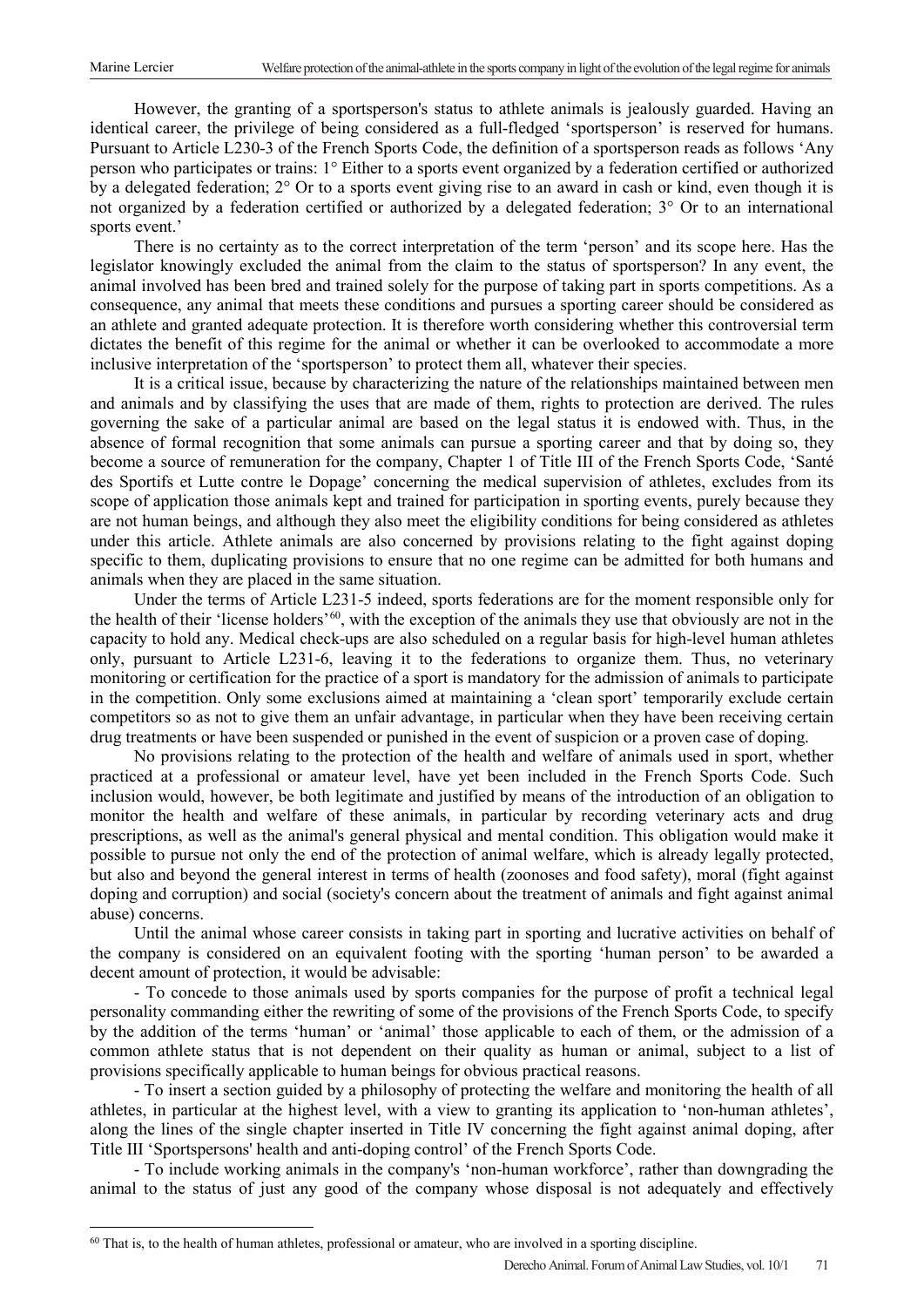supervised to combat the precariousness and vulnerability of the animal worker or athlete at the moment.

#### **Conclusion**

Animal athletes used by sports companies benefit from the application of certain anti-doping provisions yet are excluded from the monitoring and protection of the health and welfare of sportspersons, which is reserved for human beings. Either the basis for such discrimination is speciesist, that is, establishes a difference of treatment based solely on species membership and, therefore, unfair because it hinders the protection of the animal in the practice of a risky and lucrative sports activity, or it is neglect. In both cases, it is an anomaly that must be rectified in law.

The adoption of standards and their consolidation in the sphere of Sports Law have undeniably improved the conditions under which horses are used by the sports company, by regulating many aspects of their training and participation in sporting events, well beyond the minimum standards surrounding the keeping of a domestic animal. A dual legal mechanism of administrative and criminal sanctions has been established to put an end to animal abuse, while in society a culture of fostering the conditions necessary for the welfare of animals has emerged, manifesting on all levels an 'Animal Turn'[61.](#page-13-0) However, a general regime governing the use of animals by companies is lacking in the legal arsenal to address the current vulnerability of animals, which cannot be reduced to the fight against cruelty to animals, primarily targeting companion animals. Other animals used in sport are ignored, while even the fortunate members of the equine species remain largely under-protected. The scope of this protection is moreover mainly the result of self-regulation by sports federations and companies. Much remains to be done to shape and reform Animal Law.

All the consequences of the removal of animals from the legal category of things<sup>[62](#page-13-1)</sup> have not yet been drawn, either by European Union Law and its production-driven conception of sentient beings or by French Law paralyzed by a bipartite division between Things and Persons, unable to decide on the status to be granted to animals.The next stage of the Animal Turn will undoubtedly be the inclusion of animals in the study of the sociological, economic and legal phenomenon of work. The debate in terms of social justice will have to resolve the thorny question of the attribution of legal personality and, if so, the fundamental rights to be granted to domestic animals, which would be overlaid with rights specific to the situation in which they are individually placed or used by humans. Research, both scientific and legal, removes one by one the prejudices traditionally held against these advances, to overcome the obstacles to a reasoned and enlightened treatment of animals in the 21st century.

Ultimately, businesses that use animals may well operate as true vectors of animal liberation, not in the radical sense of the word, but in the sense of removing the obstacles that are still stubbornly placed in the way of animals' personal development, as they provide a service to the community or the individual, enabling them to finally emancipate themselves. The main problem will lie in the qualification and quantification of the wealth produced by the participation of animals in society and more particularly in the company, and their fair remuneration and redistribution towards their better protection.

## **Cited bibliography**

#### **Legal sources**

**Legislation** 

## *International*

 $\overline{a}$ 

- The United Nations. (1948). Universal Declaration of Human Rights, available at : [http://www.un.org/en/udhrbook/pdf/udhr\\_booklet\\_en\\_web.pdf](http://www.un.org/en/udhrbook/pdf/udhr_booklet_en_web.pdf) [Accessed 10 Dec. 2018].
- International Agreement on Trotting Races. International Agreement on Trotting Races, European Trotting Union, 2018 Edition, available at

<span id="page-13-0"></span><sup>61</sup> RITVO H., On the Animal Turn, in Daedalus 136 (2007) 118-122

<span id="page-13-1"></span><sup>62</sup> Known as 'de-objectification' in English, or 'déchosification' in French.

Under the expression 'descosificación de los animales' in Spanish, Professor T. Giménez-Candela describes the shift in the legal status of animals in Europe and Latin America according to three variables or stages: feeling, dignity, personality.

GIMÉNEZ-CANDELA T., Dignidad, Sentiencia, Personalidad: relación jurídica humano-animal, in dA.Derecho Animal (Forum of Animal Law Studies) 9/2 (2018) 5-16<https://doi.org/10.5565/rev/da.346> [Accessed 10 Dec. 2018].

<sup>72</sup> Derecho Animal. Forum of Animal Law Studies, vol. 10/1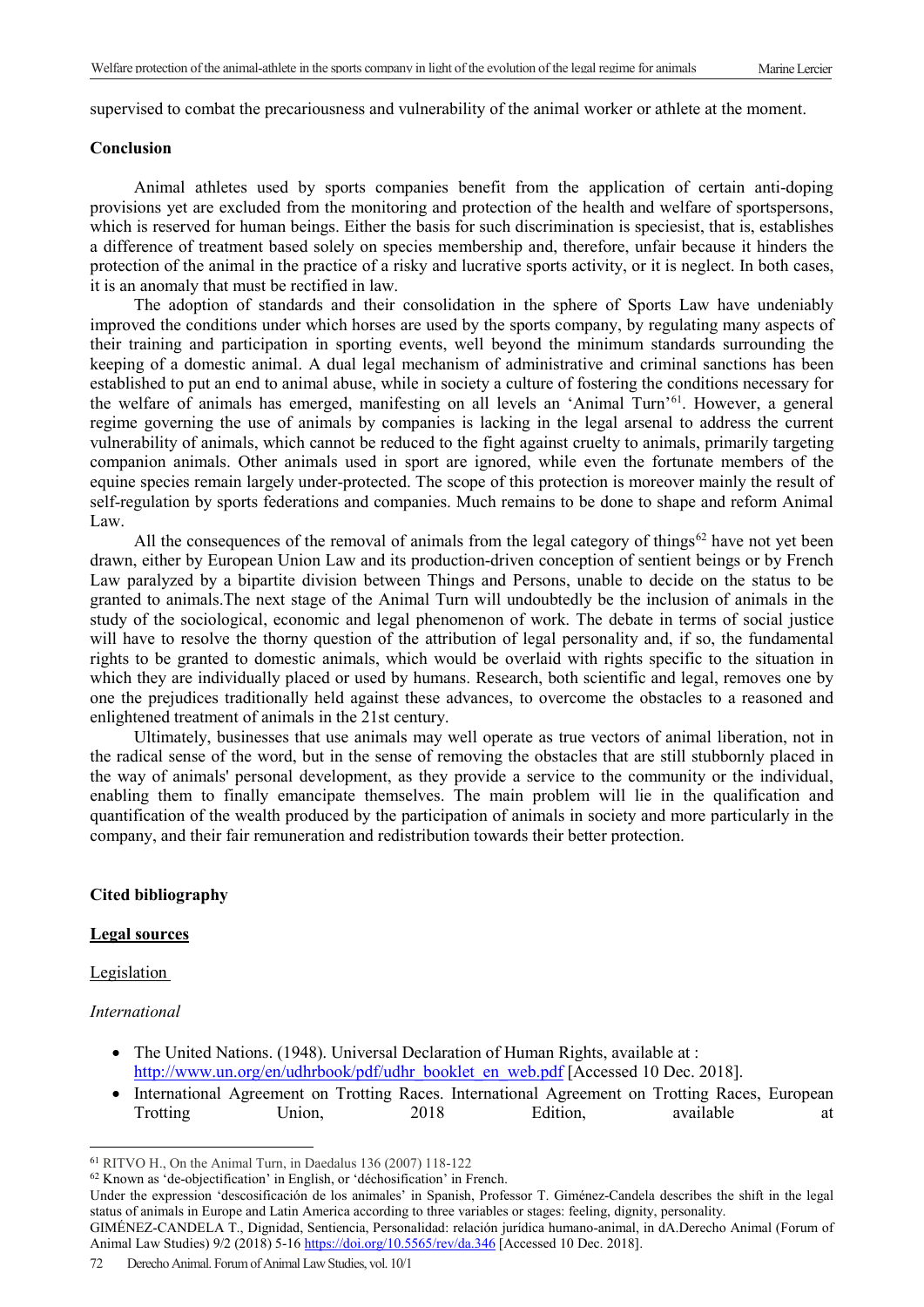:https://inapp.org/sites/default/files/NORMATIVA/2018/Comunitaria/UE\_Accord\_international\_sur les courses au trot UET%202018.pdf [Accessed 10 Dec. 2018].

- World Antidoping Code, World Antidoping Agency, 2015, available at : [https://www.wada](https://www.wada-ama.org/sites/default/files/resources/files/wada-2015-world-anti-doping-code-fr.pdf)[ama.org/sites/default/files/resources/files/wada-2015-world-anti-doping-code-fr.pdf](https://www.wada-ama.org/sites/default/files/resources/files/wada-2015-world-anti-doping-code-fr.pdf) [Accessed 10 Dec. 2018].
- World Organization for Animal Health (OIE). Terrestrial Animal Health Code, Twenty-seventh Edition, 2018, Volume I, ISBN 978-92-95108-61-5, available at : [http://www.oie.int/en/standard](http://www.oie.int/en/standard-setting/terrestrial-code/access-online/)[setting/terrestrial-code/access-online/](http://www.oie.int/en/standard-setting/terrestrial-code/access-online/) [Accessed 10 Dec. 2018].
- FEI, 2018 Equine Prohibited Substances List, 2017, available at [:https://inside.fei.org/sites/default/files/2018%20Equine%20Prohibited%20Substances%20List.pdf](https://inside.fei.org/sites/default/files/2018%20Equine%20Prohibited%20Substances%20List.pdf) [Accessed 10 Dec. 2018].
- FEI Equine Anti-Doping and Controlled Medication Regulations, 2<sup>nd</sup> edition effective 2018, 2017, available at : [https://inside.fei.org/sites/default/files/2108%20EADCMRs%20-](https://inside.fei.org/sites/default/files/2108%20EADCMRs%20-%20Effective%201%20January%202018%20-%20Final%20Version_clean.pdf) [%20Effective%201%20January%202018%20-%20Final%20Version\\_clean.pdf](https://inside.fei.org/sites/default/files/2108%20EADCMRs%20-%20Effective%201%20January%202018%20-%20Final%20Version_clean.pdf) [Accessed 10 Dec. 2018].
- The International Organization for Standardization (ISO). ISO 26000, Social Responsibility, available at [:https://www.iso.org/fr/iso-26000-social-responsibility.html](https://www.iso.org/fr/iso-26000-social-responsibility.html) [Accessed 10 Dec. 2018].

# *National*

- Law of 22 March 1841 on child labor in manufactures, factories or workshops, dite 'Loi Montalembert', available at: https://travail-emploi.gouv.fr/IMG/pdf/loi 22 mars 1841-2.pdf available at: https://travail-emploi.gouv.fr/IMG/pdf/loi 22 mars 1841-2.pdf [Accessed 10 Dec. 2018].
- Law of 2 July 1850 on the ill-treatment of domestic animals, dite 'Loi Grammont'. Recueil Duvergier, and the p299, the p299, available at: [https://www.legifrance.gouv.fr/affichTexte.do?cidTexte=JORFTEXT000000332380&categorieLien=](https://www.legifrance.gouv.fr/affichTexte.do?cidTexte=JORFTEXT000000332380&categorieLien=id) [id](https://www.legifrance.gouv.fr/affichTexte.do?cidTexte=JORFTEXT000000332380&categorieLien=id) [Accessed 10 Dec. 2018].
- Charter for Equine Welfare, signed in Paris on 4 March 2016, available at : <http://www.lafranceagricole.fr/r/Publie/FA/p1/Infographies/Web/2016-03-07/CharteEquins.pdf> [Accessed 10 Dec. 2018].
- Bulletin de la Société d'Encouragement à l'Élevage du Cheval Français. (2018) Règlement de la Société d'Encouragement à l'Élevage du Cheval Français formant le Code des Courses au Trot. Le Trot, available at : <https://pro.letrot.com/siteletrotws/publication?type=CODECOURSE> [Accessed 10 Dec. 2018].
- France Galop. (2018) Code des Courses au Galop, available at : [http://www.france](http://www.france-galop.com/sites/default/files/18code09c.pdf)[galop.com/sites/default/files/18code09c.pdf](http://www.france-galop.com/sites/default/files/18code09c.pdf) [Accessed 10 Dec. 2018].
- EGALim Bill. Loi n° 2018-938 du 30 octobre 2018 pour l'équilibre des relations commerciales dans le secteur agricole et alimentaire et une alimentation saine, durable et accessible à tous, Projet de loi pour l'équilibre des relations commerciales dans le secteur agricole et alimentaire et une alimentation saine et et durable, available at: [https://www.legifrance.gouv.fr/affichLoiPreparation.do;jsessionid=40311C1C3FDB5DE06BC5DC62](https://www.legifrance.gouv.fr/affichLoiPreparation.do;jsessionid=40311C1C3FDB5DE06BC5DC62A5B5E155.tplgfr22s_1?idDocument=JORFDOLE000036562265&type=contenu&id=2&typeLoi=proj&legislature=15) [A5B5E155.tplgfr22s\\_1?idDocument=JORFDOLE000036562265&type=contenu&id=2&typeLoi=pro](https://www.legifrance.gouv.fr/affichLoiPreparation.do;jsessionid=40311C1C3FDB5DE06BC5DC62A5B5E155.tplgfr22s_1?idDocument=JORFDOLE000036562265&type=contenu&id=2&typeLoi=proj&legislature=15) [j&legislature=15](https://www.legifrance.gouv.fr/affichLoiPreparation.do;jsessionid=40311C1C3FDB5DE06BC5DC62A5B5E155.tplgfr22s_1?idDocument=JORFDOLE000036562265&type=contenu&id=2&typeLoi=proj&legislature=15) [Accessed 10 Dec. 2018].
- Code du Sport, Consolidated version as of November 30, 2018. Version as in force on December 10, 2018, available at: <https://www.legifrance.gouv.fr/affichCode.do?cidTexte=LEGITEXT000006071318> [Accessed 10 Dec. 2018].
- Code de l'Animal, Sous la direction de J.P. Marguénaud et de J. Leroy, LexisNexis, 1re édition, 2018, ISBN : 978-2-7110-2653-1, 1058p
- Code Civil. Consolidated version as of October 1, 2018. Version as in force on December 10, 2018, available at: <https://www.legifrance.gouv.fr/affichCode.do?cidTexte=LEGITEXT000006070721> [Accessed 10 Dec. 2018].
- Code de la Consommation, Consolidated version as of November 25, 2018, available at: <https://www.legifrance.gouv.fr/affichCode.do?cidTexte=LEGITEXT000006069565> [Accessed 10 Dec. 2018].
- Code Pénal. Consolidated version as of November 25, 2018. Version as in force on December 10,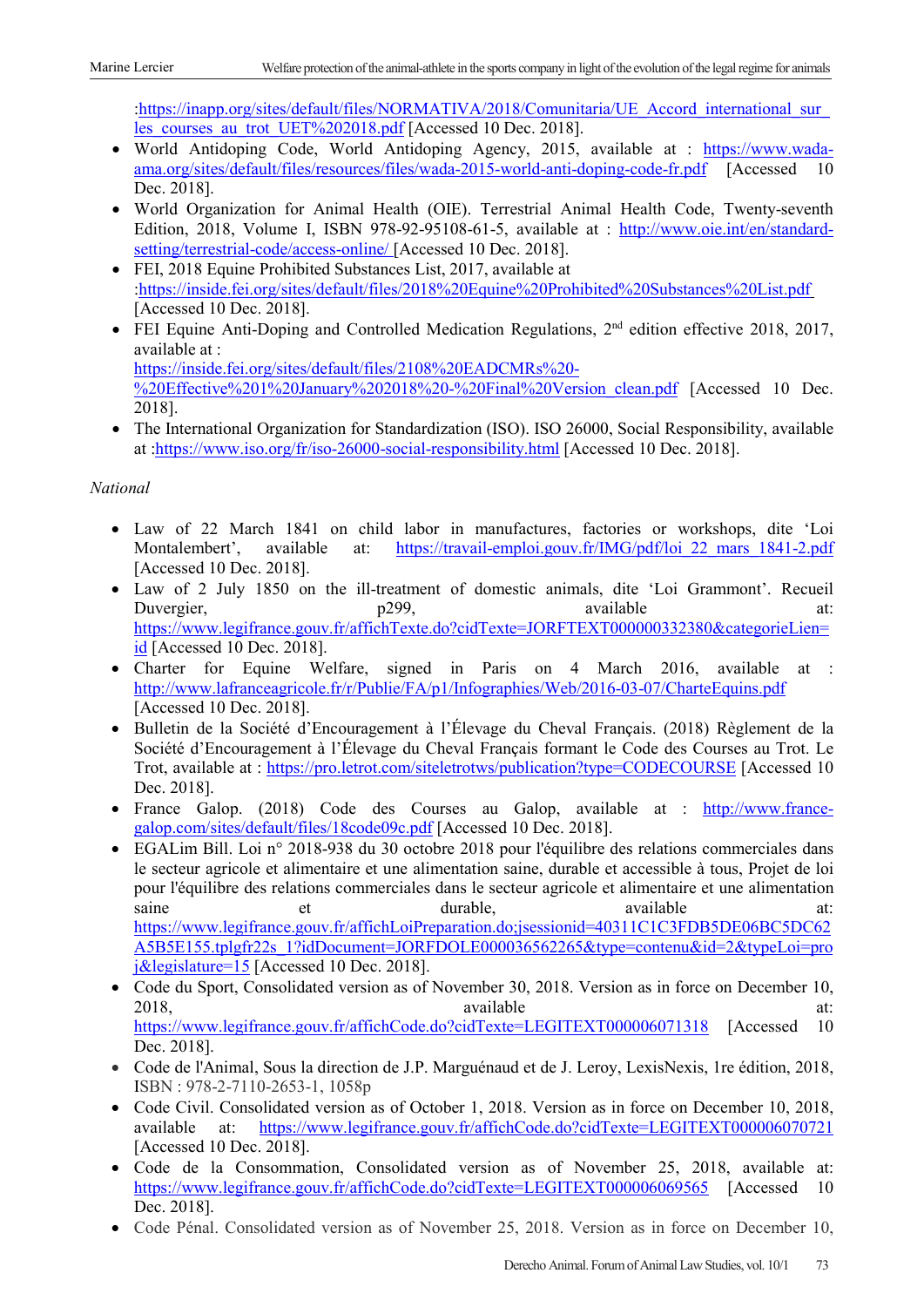2018, available at: <https://www.legifrance.gouv.fr/affichCode.do?cidTexte=LEGITEXT000006070719> [Accessed 10 Dec. 2018].

• Code Rural et de la Pêche Maritime. Consolidated version as of December 3, 2018. Version as in force on December 10, 2018, available at: force on December 10, 2018, available at: <https://www.legifrance.gouv.fr/affichCode.do?cidTexte=LEGITEXT000006071367> [Accessed 10 Dec. 2018].

# French caselaw

- 'Lunus' judgment. Court of Cassation, Civil Chamber 1, 16 January 1962, Published in the bulletin.
- 'Delgado' judgment, Court of Cassation, Civil Chamber 1, 9 December 2015, 14-25.910, Published in the bulletin.

# **Other sources**

Books

- BOWEN H., Social Responsibilities of the Businessman (New York 1953).
- DONALDSON, S., KYMLICKA, W., Zoopolis: A political theory of animal rights (Oxford 2011).
- FRIEDMANN G., NAVILLE P., Traité de sociologie du travail (Paris 1962).
- VON UEXKÜLL J.., Mondes animaux et monde humain, suivi de Théorie de la signification (Paris 1965).
- ZOLA E., Germinal (Paris 1885).

# Articles

- FUREIX C. et al., Investigating anhedonia in a non-conventional species: Do some riding horses Equus caballus display symptoms of depression?, in Applied Animal Behaviour Science 162 (2015) 26-36
- FUREIX C., JEGO P., HENRY S., LANSADE L., HAUSBERGER M., Towards an Ethological Animal Model of Depression? A Study on Horses, in PLoS ONE 7(6) (2012) <https://doi:10.1371/journal.pone.0039280> [Accessed 10 Dec. 2018].
- GIMÉNEZ-CANDELA T., Dignidad, Sentiencia, Personalidad: relación jurídica humano-animal, in dA.Derecho Animal (Forum of Animal Law Studies) 9/2 (2018) 5-16 <https://doi.org/10.5565/rev/da.346> [Accessed 10 Dec. 2018].
- LE GAL, S., Surentraînement du cheval : quel peut être l'apport du suivi de la leptinémie ? Thèse d'exercice, Médecine vétérinaire, Ecole Nationale Vétérinaire de Toulouse - ENVT (2012)
- RITVO H., On the Animal Turn, in Daedalus 136 (2007) 118-122
- SAAVEDRA J., Hannah Arendt y el "animal laborans". Reflexiones en torno a la condición humana postmoderna, in Nómadas. Revista Crítica de Ciencias Sociales y Jurídicas 29/1 (2011) [http://dx.doi.org/10.5209/rev\\_NOMA.2011.v29.n1.267](http://dx.doi.org/10.5209/rev_NOMA.2011.v29.n1.267) [Accessed 10 Dec. 2018].
- TYLER-MCGOWAN C. M., GOLLAND L. C., EVANS D. L., HODGSON D. R., ROSE R. J., Hematological and biochemical responses to training and overtraining, in Equine Veterinarian Journal 30 (1999) 621-625.

# Documents

- Observatoire des jeux (2018). Données d'activité Pari Mutuel Urbain (PMU). [online] Le portail des ministères économiques et financiers, available at:
- https://www.economie.gouv.fr/observatoire-des-jeux/donnees-dactivite-pari-mutuel-urbain-pmu [Accessed 10 Dec. 2018].
- Elior Group, Positive Foodprint Plan, available at: [https://www.eliorgroup.com/fr/elior-group](https://www.eliorgroup.com/fr/elior-group-positive-foodprint-plan)[positive-foodprint-plan](https://www.eliorgroup.com/fr/elior-group-positive-foodprint-plan) [Accessed 10 Dec. 2018].

# Online Press